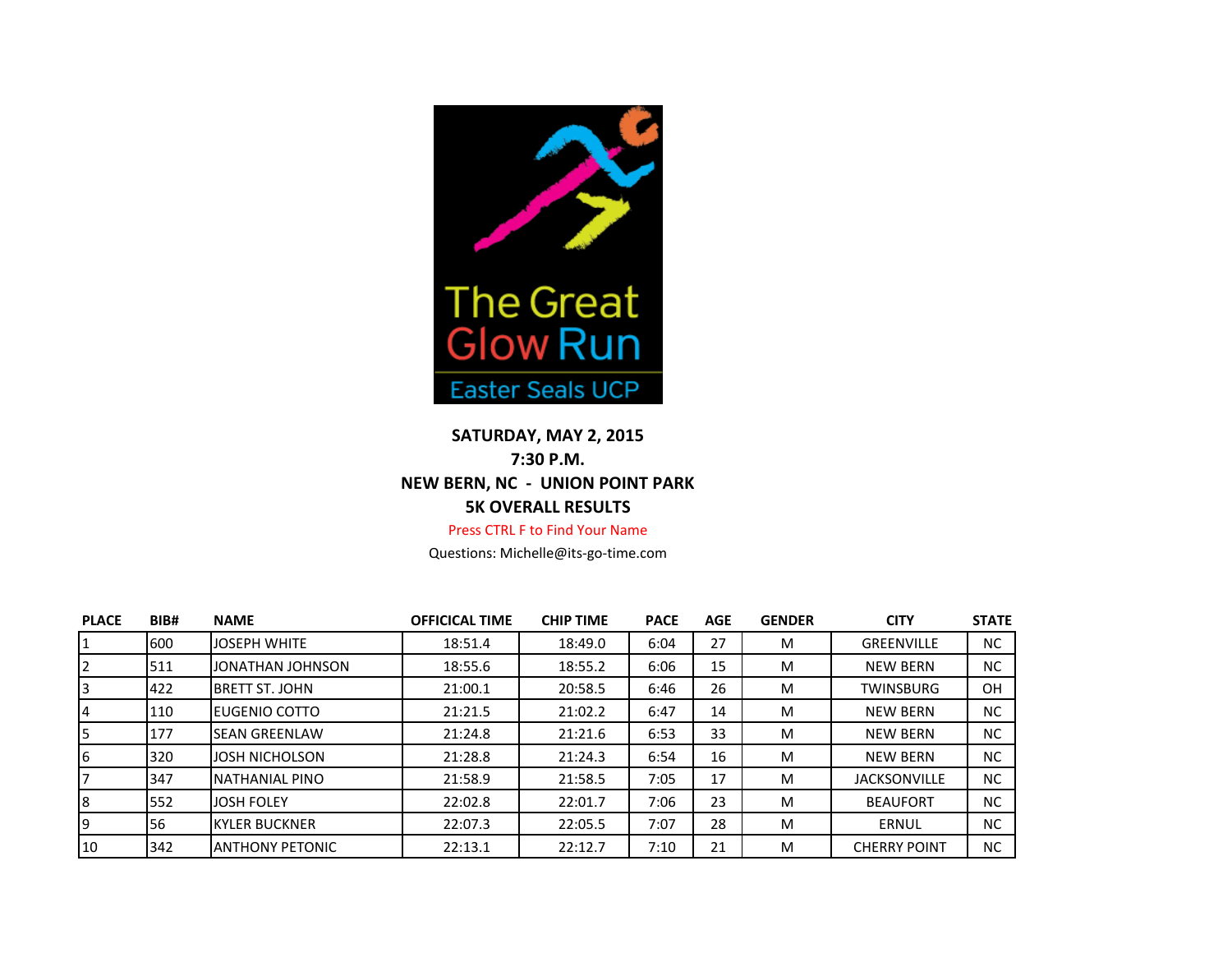| 11 | 459 | NICHOLAS TRUAN           | 22:29.9 | 22:28.8 | 7:15 | 25 | M | <b>JACKSONVILLE</b> | <b>NC</b> |
|----|-----|--------------------------|---------|---------|------|----|---|---------------------|-----------|
| 12 | 357 | <b>TYRONE PRICE</b>      | 22:37.4 | 22:21.9 | 7:13 | 29 | M | <b>NEW BERN</b>     | ΝC        |
| 13 | 396 | <b>KYLER SAMUELS</b>     | 22:39.1 | 22:22.6 | 7:13 | 14 | M | HAVELOCK            | NC.       |
| 14 | 242 | JUSTIN LEE               | 22:39.7 | 22:30.9 | 7:15 | 31 | M | ORIENTAL            | NC.       |
| 15 | 540 | SHANE NABER              | 22:40.2 | 22:38.3 | 7:18 | 39 | M | <b>NEW BERN</b>     | NC.       |
| 16 | 581 | TRAVIS HARRISON          | 23:00.5 | 22:56.2 | 7:24 | 29 | M | <b>NEW BERN</b>     | NC.       |
| 17 | 206 | <b>MARCUS HOLAN</b>      | 23:08.0 | 23:05.3 | 7:27 | 30 | M | <b>HUBERT</b>       | <b>NC</b> |
| 18 | 65  | RANDALL CALES            | 23:12.0 | 23:09.8 | 7:28 | 47 | M | <b>NEW BERN</b>     | <b>NC</b> |
| 19 | 574 | <b>KENNETH MELLAN</b>    | 23:13.8 | 23:11.0 | 7:29 | 22 | M | <b>NEWPORT</b>      | <b>NC</b> |
| 20 | 85  | JAMEY CHARLET            | 23:14.1 | 23:12.3 | 7:29 | 46 | M | LELAND              | <b>NC</b> |
| 21 | 499 | <b>BILL WILLIS</b>       | 23:16.1 | 23:12.6 | 7:29 | 58 | M | <b>NEW BERN</b>     | ΝC        |
| 22 | 367 | VIVIAN REED              | 23:16.3 | 23:06.6 | 7:27 | 14 | F | <b>VIENNA</b>       | VA        |
| 23 | 241 | <b>CAMERON LEE</b>       | 23:22.2 | 23:12.5 | 7:29 | 12 | F | ORIENTAL            | NC        |
| 24 | 268 | ANGEL MALDONADO          | 23:40.8 | 23:11.7 | 7:29 | 30 | M | <b>NEW BERN</b>     | ΝC        |
| 25 | 51  | <b>MITCHELL BROOKS</b>   | 23:47.3 | 23:36.9 | 7:37 | 13 | M | <b>BEAUFORT</b>     | NC.       |
| 26 | 602 | VICTOR STICHNOT          | 23:55.8 | 23:52.4 | 7:42 | 24 | M | <b>NEW BERN</b>     | NC.       |
| 27 | 45  | <b>BROOKE BRICEN</b>     | 23:58.1 | 23:48.9 | 7:41 | 28 | F | <b>NEW BERN</b>     | NC        |
| 28 | 465 | <b>PAUL URIBE</b>        | 24:06.6 | 24:06.0 | 7:46 | 22 | M | <b>HAVELOCK</b>     | <b>NC</b> |
| 29 | 544 | <b>DONOVAN FUENTES</b>   | 24:11.3 | 24:07.6 | 7:47 | 11 | M | NEW BERN            | <b>NC</b> |
| 30 | 271 | TONY MALLARD             | 24:14.7 | 24:14.0 | 7:49 | 52 | M | <b>NEW BERN</b>     | NC.       |
| 31 | 104 | EDWARD CONNELL           | 24:24.6 | 24:20.5 | 7:51 | 35 | M | <b>MAPLE HILL</b>   | <b>NC</b> |
| 32 | 474 | <b>CLINTON WATKINS</b>   | 24:29.6 | 24:18.6 | 7:50 | 32 | M | SWANSBORO           | NC.       |
| 33 | 16  | THOMAS ANDERSON          | 24:56.1 | 23:45.7 | 7:40 | 32 | M | <b>NEW BERN</b>     | <b>NC</b> |
| 34 | 578 | STEPHEN SCHMIDT          | 25:03.1 | 24:41.7 | 7:58 | 43 | M | <b>NEW BERN</b>     | NC.       |
| 35 | 548 | DAN SMALLEY              | 25:04.3 | 24:58.0 | 8:03 | 36 | M | NEW BERN            | NC.       |
| 36 | 192 | <b>BENJAMIN HART</b>     | 25:04.9 | 25:02.7 | 8:05 | 13 | M | <b>NEW BERN</b>     | NC.       |
| 37 | 264 | <b>KENT LUCAS</b>        | 25:05.3 | 25:03.1 | 8:05 | 45 | M | <b>NEW BERN</b>     | ΝC        |
| 38 | 131 | TIM EDGETT               | 25:16.5 | 25:11.0 | 8:07 | 43 | M | <b>NEW BERN</b>     | NC        |
| 39 | 513 | <b>ROSS KELLOGG</b>      | 25:17.8 | 25:15.4 | 8:09 | 25 | M | <b>WINTERVILLE</b>  | <b>NC</b> |
| 40 | 71  | KIERA CARPENTER          | 25:23.9 | 25:07.0 | 8:06 | 19 | F | <b>NEW BERN</b>     | NC.       |
| 41 | 582 | SEAN WATSON              | 25:24.3 | 24:59.2 | 8:04 | 21 | M | <b>NEWPORT</b>      | NC.       |
| 42 | 287 | RYAN MCDANNEL            | 25:36.6 | 25:29.7 | 8:13 | 26 | M | <b>NEW BERN</b>     | NC        |
| 43 | 181 | <b>BRYAN GROSSMAN</b>    | 25:37.0 | 25:31.9 | 8:14 | 28 | M | GARNER              | NC        |
| 44 | 590 | <b>KRISTOPHER TURNER</b> | 25:37.1 | 25:30.7 | 8:14 | 30 | M | MOREHEAD CITY       | <b>NC</b> |
|    |     |                          |         |         |      |    |   |                     |           |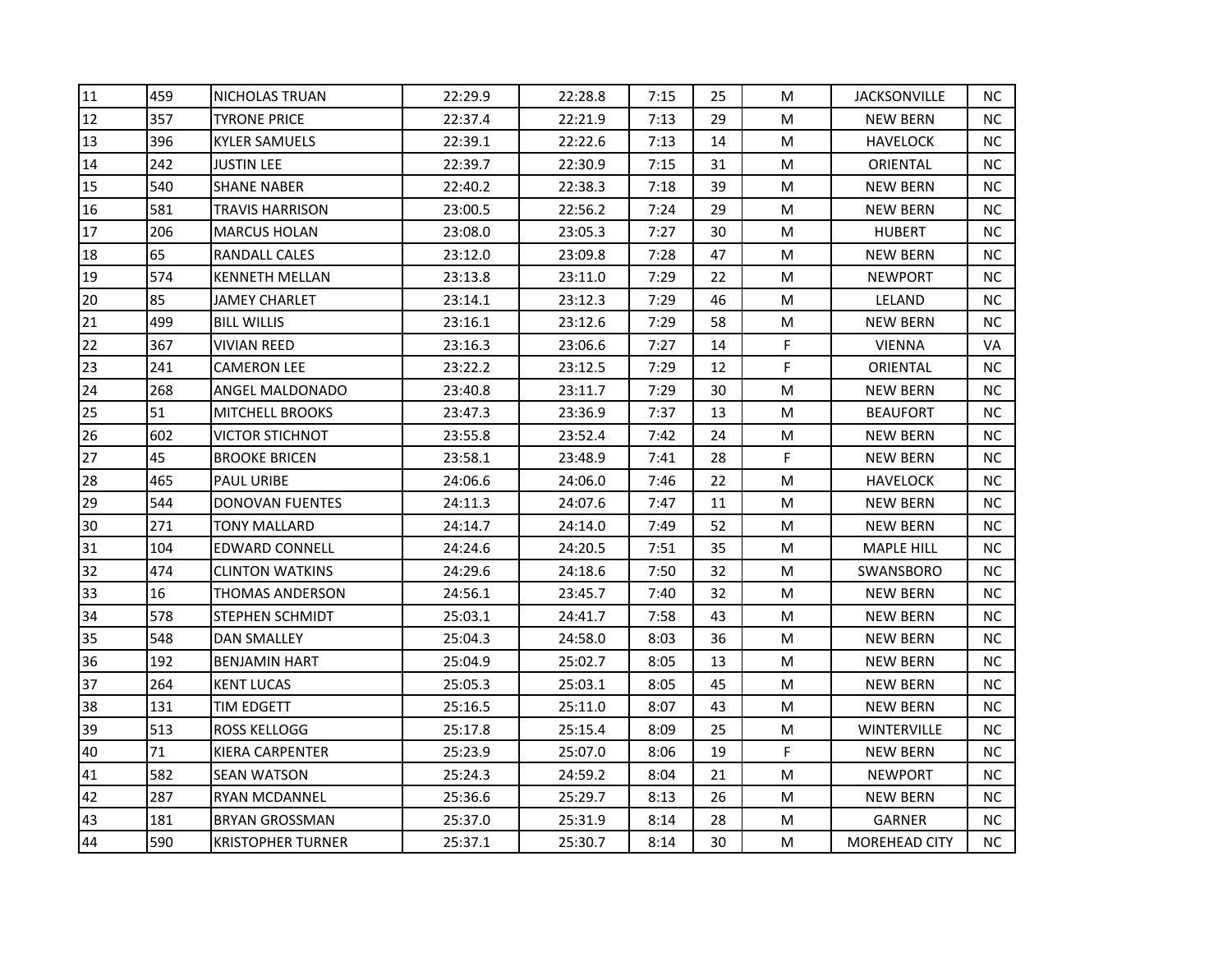| 45 | 567          | <b>DAVID PRICE</b>      | 25:39.5 | 25:34.7 | 8:15 | 47 | M | <b>MOREHEAD CITY</b> | NC. |
|----|--------------|-------------------------|---------|---------|------|----|---|----------------------|-----|
| 46 | 24           | <b>BAILEY BADGLEY</b>   | 25:44.4 | 25:34.9 | 8:15 | 25 | F | <b>NEW BERN</b>      | NC. |
| 47 | 25           | PAUL NIMON BADGLEY JR   | 25:44.9 | 25:34.5 | 8:15 | 28 | M | <b>NEW BERN</b>      | NC  |
| 48 | 575          | WILLIAM SCHNEIDER       | 26:18.6 | 26:15.8 | 8:28 | 24 | M | <b>NEWPORT</b>       | NC. |
| 49 | 522          | <b>KEN WILMAN</b>       | 26:18.8 | 26:10.2 | 8:26 | 40 | M | <b>NEW BERN</b>      | NC. |
| 50 | 482          | CRYSTAL WEAVER          | 26:24.4 | 26:15.2 | 8:28 | 25 | F | JACKSONVILLE         | NC. |
| 51 | 237          | JULIE LARICK            | 26:24.4 | 26:07.1 | 8:25 | 53 | F | <b>NEW BERN</b>      | NC. |
| 52 | 579          | <b>JASON WENTZ</b>      | 26:30.6 | 26:02.9 | 8:24 | 36 | M | <b>NEW BERN</b>      | NC. |
| 53 | $\mathbf{1}$ | DANIEL ADAMS            | 26:31.6 | 26:06.0 | 8:25 | 28 | M | <b>SUFFOLK</b>       | VA  |
| 54 | 137          | RICHARD EVANS           | 26:33.4 | 26:28.0 | 8:32 | 36 | M | JACKSONVILLE         | NC. |
| 55 | 521          | HEATHER WILMAN          | 26:44.1 | 26:35.8 | 8:35 | 39 | F | <b>NEW BERN</b>      | NC. |
| 56 | 588          | <b>BRITTANNY LAGUNA</b> | 26:50.7 | 26:46.7 | 8:38 | 19 | F | <b>CHERRY POINT</b>  | NC. |
| 57 | 473          | HAJIN SHUMAN            | 26:50.7 | 26:46.0 | 8:38 | 10 | M | <b>NEW BERN</b>      | NC. |
| 58 | 589          | MICHAELA TERRY          | 26:51.0 | 26:46.9 | 8:38 | 19 | F | <b>CHERRY POINT</b>  | NC. |
| 59 | 369          | AMANDA RICHARDSON       | 27:07.1 | 26:39.9 | 8:36 | 27 | F | <b>NEW BERN</b>      | NC. |
| 60 | 596          | JOHN ROOKS              | 27:15.0 | 27:10.1 | 8:46 | 42 | M | <b>HAVELOCK</b>      | NC. |
| 61 | 26           | PATTYE BAGSHAW          | 27:24.5 | 27:17.8 | 8:48 | 51 | F | <b>NEW BERN</b>      | NC. |
| 62 | 102          | JOSHUA COLLINS          | 27:41.4 | 26:36.6 | 8:35 | 30 | M | <b>NEW BERN</b>      | NC. |
| 63 | 498          | ALI WILLIS              | 27:46.3 | 27:35.4 | 8:54 | 23 | F | <b>NEW BERN</b>      | NC. |
| 64 | 545          | <b>DARIC LEINBACH</b>   | 27:55.4 | 27:41.9 | 8:56 | 46 | M | <b>NEW BERN</b>      | NC. |
| 65 | 157          | <b>MADISON GASKINS</b>  | 28:19.9 | 28:01.6 | 9:02 | 15 | F | <b>NEW BERN</b>      | NC  |
| 66 | 530          | ISABELLE BAGGETT        | 28:19.9 | 28:01.3 | 9:02 | 15 | F | <b>NEW BERN</b>      | NC  |
| 67 | 243          | <b>CHLOE LEFFLER</b>    | 28:26.1 | 28:17.4 | 9:07 | 11 | F | <b>NEW BERN</b>      | NC. |
| 68 | 244          | KORIN LEFFLER           | 28:27.7 | 28:19.0 | 9:08 | 34 | F | <b>NEW BERN</b>      | NC. |
| 69 | 336          | DENISE PARR             | 28:29.0 | 28:04.3 | 9:03 | 22 | F | <b>HAVELOCK</b>      | NC. |
| 70 | 76           | CHELSEA CAULEY          | 28:36.0 | 28:17.4 | 9:07 | 21 | F | <b>ERNUL</b>         | NC  |
| 71 | 466          | ASHLEY VALLERA          | 28:40.6 | 28:25.1 | 9:10 | 24 | F | <b>NEW BERN</b>      | NC  |
| 72 | 587          | AIDAN KIMRELL           | 28:47.5 | 28:36.9 | 9:14 | 11 | M | <b>CAPE CARTERET</b> | NC. |
| 73 | 395          | <b>KEVIN SAMUELS</b>    | 28:48.3 | 27:51.3 | 8:59 | 36 | M | <b>HAVELOCK</b>      | NC  |
| 74 | 143          | WILLIAM FLOYD IV        | 28:49.1 | 28:21.7 | 9:09 | 21 | M | <b>HAVELOCK</b>      | NC. |
| 75 | 19           | ANTONIO ARANDA          | 28:49.6 | 28:22.8 | 9:09 | 24 | M | <b>HAVELOCK</b>      | NC. |
| 76 | 36           | <b>GEORGE BOLLMAN</b>   | 28:53.5 | 28:39.4 | 9:15 | 44 | M | <b>NEW BERN</b>      | NC  |
| 77 | 154          | <b>CORY FRIEMANN</b>    | 28:54.4 | 27:58.7 | 9:01 | 22 | M | <b>HAVELOCK</b>      | NC  |
| 78 | 114          | <b>MEGAN COX</b>        | 28:54.4 | 27:58.9 | 9:01 | 20 | F | <b>HAVELOCK</b>      | NC. |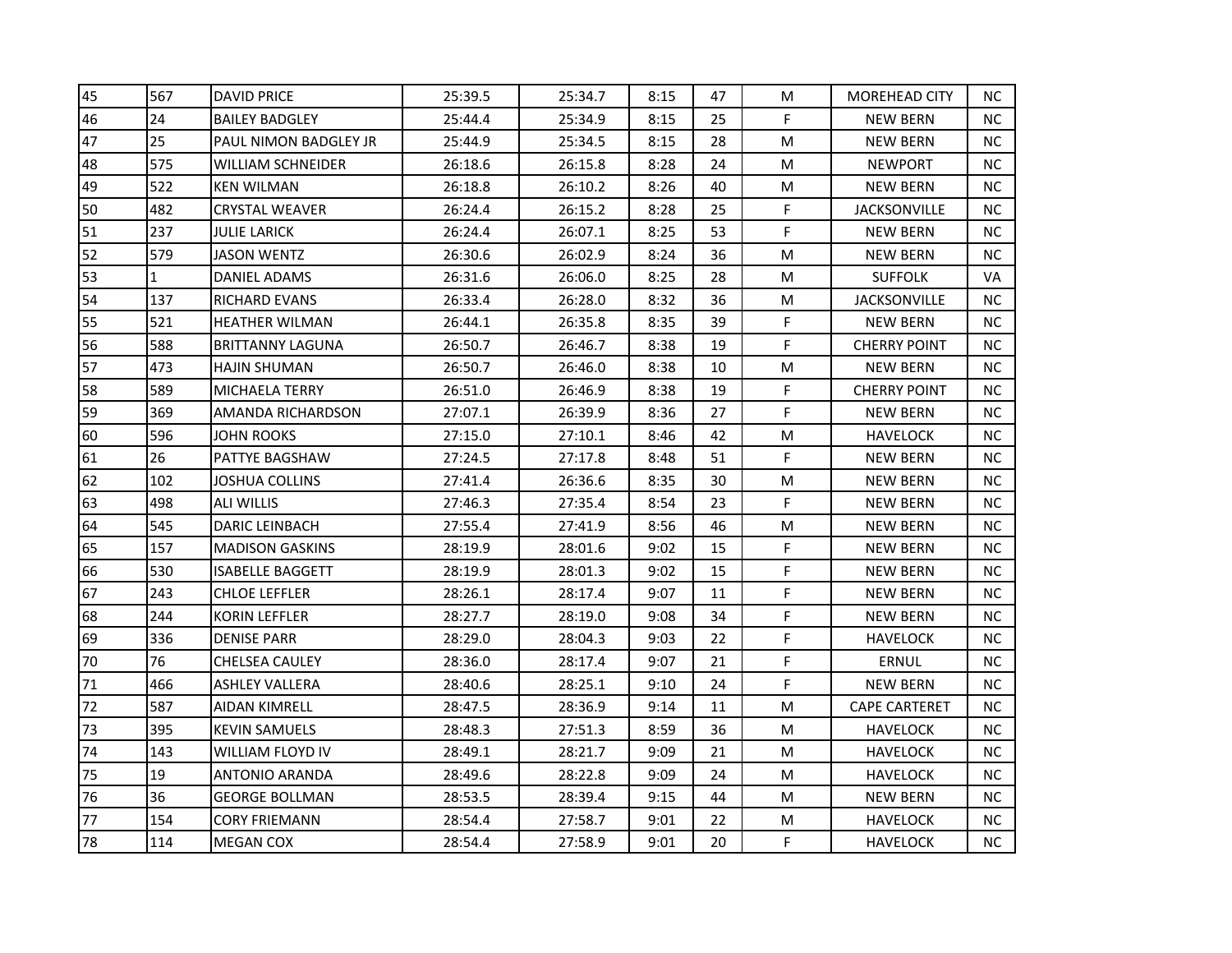| 79  | 219 | JULIE JOHNSON              | 28:58.0 | 28:40.5 | 9:15 | 23             | F. | <b>HAVELOCK</b>     | NC.       |
|-----|-----|----------------------------|---------|---------|------|----------------|----|---------------------|-----------|
| 80  | 318 | MICHELLE NEID              | 29:01.8 | 28:52.7 | 9:19 | 40             | F  | <b>NEW BERN</b>     | NC.       |
| 81  | 538 | ROBERT ROEBUCK             | 29:03.4 | 27:50.3 | 8:59 | 30             | M  | <b>NEW BERN</b>     | <b>NC</b> |
| 82  | 509 | JUSTIN ZELLER              | 29:13.0 | 28:49.3 | 9:18 | 25             | M  | <b>GREENVILLE</b>   | <b>NC</b> |
| 83  | 508 | <b>EMILY ZELLER</b>        | 29:17.3 | 28:53.7 | 9:19 | 26             | F. | <b>GREENVILLE</b>   | NC.       |
| 84  | 427 | <b>COLTON STARKWEATHER</b> | 29:20.0 | 28:58.3 | 9:21 | 8              | M  | <b>NEW BERN</b>     | <b>NC</b> |
| 85  | 424 | <b>BEN STARKWEATHER</b>    | 29:20.7 | 28:59.1 | 9:21 | 40             | M  | <b>NEW BERN</b>     | ΝC        |
| 86  | 265 | WILEY LUPTON               | 29:21.5 | 29:05.8 | 9:23 | 40             | M  | <b>NEW BERN</b>     | <b>NC</b> |
| 87  | 262 | <b>CHAELI LOVELADY</b>     | 29:22.6 | 28:51.4 | 9:18 | 26             | F  | <b>NEWPORT</b>      | <b>NC</b> |
| 88  | 119 | ASHLEE DECAMP              | 29:31.3 | 29:31.3 | 9:31 | 29             | F  | <b>NEW BERN</b>     | <b>NC</b> |
| 89  | 533 | WILLIAM JEFFERSON          | 29:44.7 | 29:35.5 | 9:33 | 28             | M  | JACKSONVILLE        | NC.       |
| 90  | 247 | <b>DANIELLE LENT</b>       | 29:52.1 | 29:45.6 | 9:36 | 38             | F  | <b>JACKSONVILLE</b> | ΝC        |
| 91  | 64  | PRESTON CALES              | 29:56.5 | 29:19.7 | 9:27 | $\overline{7}$ | M  | <b>NEW BERN</b>     | <b>NC</b> |
| 92  | 314 | SANDY MOTLEY               | 29:59.5 | 29:47.1 | 9:36 | 31             | F  | <b>NEW BERN</b>     | NC.       |
| 93  | 292 | <b>COREY MCKINNEY</b>      | 30:00.0 | 29:11.1 | 9:25 | 28             | M  | <b>NEW BERN</b>     | <b>NC</b> |
| 94  | 294 | HOLLY MCKINNEY             | 30:00.6 | 29:11.9 | 9:25 | 29             | F  | <b>NEW BERN</b>     | ΝC        |
| 95  | 326 | JESSICA NUNLEY             | 30:01.7 | 29:32.1 | 9:32 | 33             | F  | TRENT WOODS         | NC.       |
| 96  | 217 | <b>DREW JENSEN</b>         | 30:04.0 | 29:56.2 | 9:39 | 20             | F  | <b>HAVELOCK</b>     | <b>NC</b> |
| 97  | 218 | JEREMY JENSEN              | 30:04.2 | 29:56.4 | 9:39 | 24             | M  | <b>HAVELOCK</b>     | <b>NC</b> |
| 98  | 543 | JAY SINGLETON              | 30:08.8 | 29:54.6 | 9:39 | 43             | M  | <b>NEW BERN</b>     | <b>NC</b> |
| 99  | 435 | <b>KURTIS SUSEN</b>        | 30:09.6 | 28:52.7 | 9:19 | 35             | M  | <b>NEWPORT</b>      | <b>NC</b> |
| 100 | 91  | JAMES CHILDERS             | 30:10.4 | 29:44.5 | 9:35 | 21             | M  | <b>HUBERT</b>       | ΝC        |
| 101 | 358 | <b>EDWARD PRIDGEN</b>      | 30:12.5 | 30:04.9 | 9:42 | 45             | M  | <b>BEAUFORT</b>     | <b>NC</b> |
| 102 | 309 | ANIYA MOORE                | 30:15.7 | 29:24.6 | 9:29 | 15             | F  | BRIDGETON           | <b>NC</b> |
| 103 | 303 | <b>DAVID MILLIRON</b>      | 30:23.9 | 29:15.0 | 9:26 | 33             | M  | <b>NEW BERN</b>     | NC.       |
| 104 | 524 | KIM ARMSTRONG              | 30:25.9 | 30:12.0 | 9:45 | 27             | F  | <b>NEW BERN</b>     | <b>NC</b> |
| 105 | 17  | <b>MELANIE ANGE</b>        | 30:29.1 | 30:01.9 | 9:41 | 30             | F  | ADVANCE             | <b>NC</b> |
| 106 | 103 | JULIE COMARDELLE           | 30:33.2 | 30:04.5 | 9:42 | 35             | F  | <b>GRANTSBORO</b>   | NC.       |
| 107 | 330 | JOSH O'CONNOR              | 30:33.2 | 30:04.5 | 9:42 | 30             | M  | <b>NEW BERN</b>     | <b>NC</b> |
| 108 | 389 | <b>FRESSIA ROSCOE</b>      | 30:43.2 | 30:31.8 | 9:51 | 24             | F  | <b>ROWLETT</b>      | TX        |
| 109 | 141 | NICK FERRI                 | 30:51.0 | 29:58.9 | 9:40 | 29             | M  | <b>NEW BERN</b>     | <b>NC</b> |
| 110 | 140 | NICK FERRI                 | 30:51.0 | 29:58.7 | 9:40 | 29             | M  | <b>NEW BERN</b>     | <b>NC</b> |
| 111 | 70  | <b>KENDRA CARPENTER</b>    | 30:54.0 | 30:35.3 | 9:52 | 14             | F  | <b>NEW BERN</b>     | NC        |
| 112 | 558 | ROSALEE BOBADILLA          | 30:54.0 | 30:43.1 | 9:55 | 28             | F  | <b>HAVELOCK</b>     | <b>NC</b> |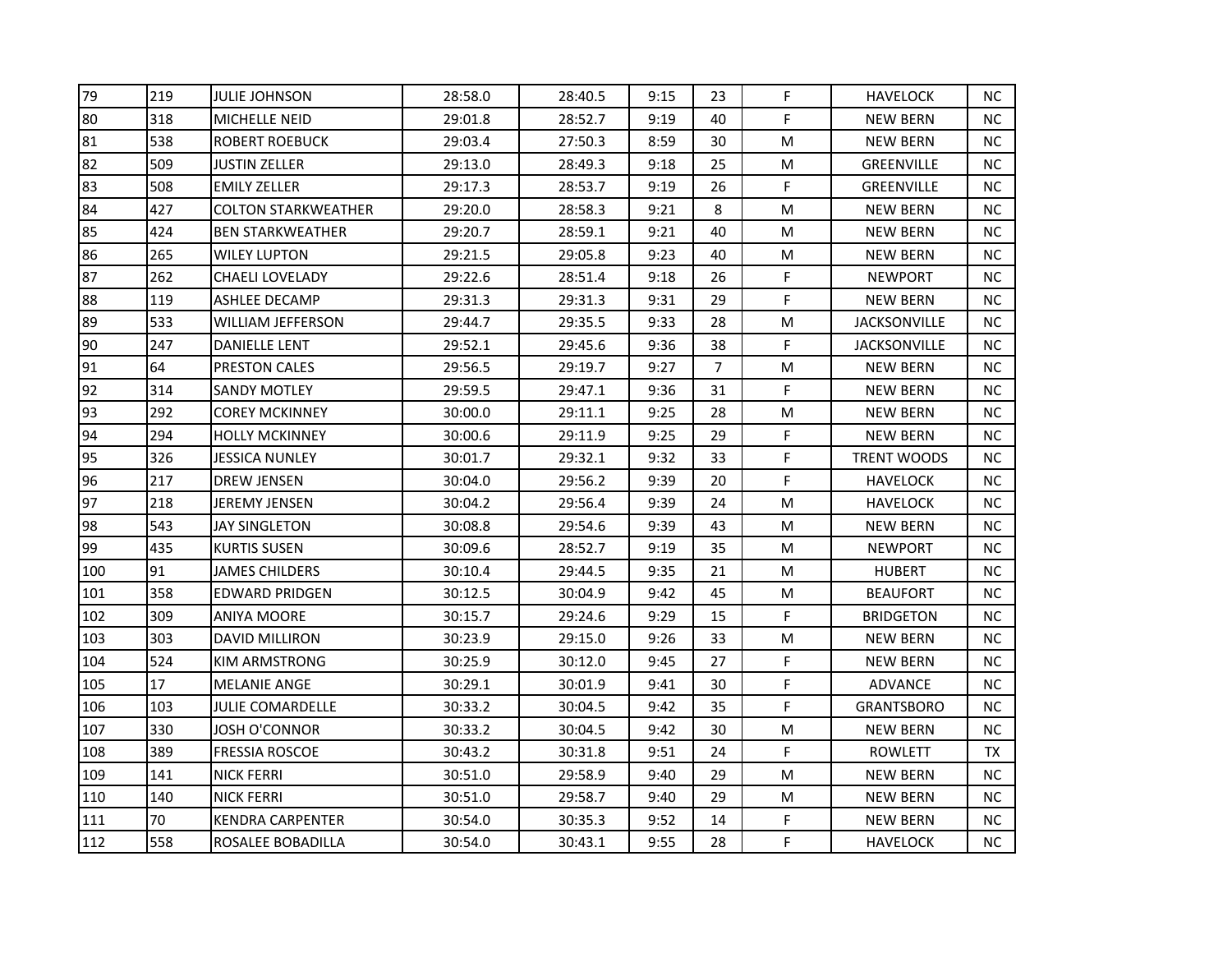| 113 | 503 | <b>JULIA WINSLOW</b>    | 30:54.1 | 30:35.1 | 9:52  | 15 | F. | <b>NEW BERN</b>    | NC.       |
|-----|-----|-------------------------|---------|---------|-------|----|----|--------------------|-----------|
| 114 | 391 | JOSHUA S ROTHMAN        | 30:56.9 | 30:08.4 | 9:43  | 8  | M  | <b>HAVELOCK</b>    | NC.       |
| 115 | 390 | JOSHUA C ROTHMAN        | 30:57.6 | 30:09.2 | 9:44  | 35 | M  | <b>HAVELOCK</b>    | <b>NC</b> |
| 116 | 502 | <b>CHYVONNE WINSLOW</b> | 31:00.6 | 30:43.1 | 9:55  | 35 | F  | <b>NEW BERN</b>    | <b>NC</b> |
| 117 | 72  | <b>MISSY CARPENTER</b>  | 31:00.6 | 30:42.8 | 9:54  | 44 | F  | <b>NEW BERN</b>    | <b>NC</b> |
| 118 | 86  | LYDIA CHARLET           | 31:05.7 | 31:01.0 | 10:00 | 19 | F  | LELAND             | <b>NC</b> |
| 119 | 577 | <b>RUSTY CREADY</b>     | 31:07.6 | 31:01.9 | 10:00 | 55 | M  | <b>TRENT WOODS</b> | ΝC        |
| 120 | 500 | LAURA WILSON            | 31:25.8 | 31:03.4 | 10:01 | 27 | F  | <b>NEW BERN</b>    | <b>NC</b> |
| 121 | 43  | <b>JESSICA BRADLEY</b>  | 31:27.1 | 31:16.6 | 10:05 | 15 | F  | <b>NEW BERN</b>    | <b>NC</b> |
| 122 | 479 | NATALIE WEATHERFORD     | 31:35.2 | 31:16.6 | 10:05 | 22 | F  | <b>NEW BERN</b>    | <b>NC</b> |
| 123 | 32  | <b>ROBYN BERG</b>       | 31:36.3 | 31:31.3 | 10:10 | 38 | F  | <b>HAVELOCK</b>    | NC.       |
| 124 | 100 | <b>AMANDA COLLINS</b>   | 31:36.7 | 30:32.2 | 9:51  | 30 | F  | <b>NEW BERN</b>    | ΝC        |
| 125 | 233 | <b>CRYSTAL LANDERS</b>  | 31:37.3 | 30:57.3 | 9:59  | 36 | F  | BEULAVILLE         | <b>NC</b> |
| 126 | 536 | JAN REQUENA             | 31:38.9 | 31:04.2 | 10:01 | 39 | F  | NEW BERN           | NC.       |
| 127 | 236 | <b>ROY LANG</b>         | 31:40.6 | 31:08.7 | 10:03 | 38 | M  | <b>NEW BERN</b>    | <b>NC</b> |
| 128 | 269 | JAYDEN MALDONADO        | 31:40.7 | 31:11.5 | 10:04 | 11 | M  | <b>NEW BERN</b>    | ΝC        |
| 129 | 130 | VIOLET DRESSLER         | 31:47.8 | 31:30.6 | 10:10 | 14 | F  | <b>NEW BERN</b>    | ΝC        |
| 130 | 551 | <b>BRENDON REID</b>     | 31:49.9 | 31:49.2 | 10:16 | 22 | M  | <b>WAXHAW</b>      | <b>NC</b> |
| 131 | 60  | LINDSAY BUSMAN          | 31:50.1 | 31:49.4 | 10:16 | 20 | F  | <b>WAXHAW</b>      | <b>NC</b> |
| 132 | 179 | <b>HEIDI GRIFFEE</b>    | 31:59.6 | 31:32.5 | 10:10 | 28 | F  | <b>NEW BERN</b>    | <b>NC</b> |
| 133 | 586 | VICTORIA BATTLE         | 32:00.9 | 31:35.5 | 10:11 | 17 | F  | <b>NEWPORT</b>     | <b>NC</b> |
| 134 | 512 | JOCELYNE JUAREZ         | 32:00.9 | 31:46.2 | 10:15 | 20 | F  | <b>HAVELOCK</b>    | ΝC        |
| 135 | 415 | <b>VICKIE SINGLETON</b> | 32:02.3 | 31:50.2 | 10:16 | 42 | F  | <b>NEW BERN</b>    | <b>NC</b> |
| 136 | 37  | MICHELLE BOLLMAN        | 32:02.7 | 31:48.4 | 10:15 | 46 | F  | <b>NEW BERN</b>    | <b>NC</b> |
| 137 | 125 | JAYDEN DOMINEY          | 32:06.5 | 30:51.5 | 9:57  | 9  | M  | <b>NEW BERN</b>    | NC.       |
| 138 | 211 | MIKE HUFFMAN            | 32:06.7 | 30:51.5 | 9:57  | 62 | M  | <b>NEW BERN</b>    | <b>NC</b> |
| 139 | 63  | <b>NELDA CALES</b>      | 32:18.6 | 31:42.4 | 10:14 | 38 | F  | <b>NEW BERN</b>    | ΝC        |
| 140 | 359 | <b>SHERRY PRIDGEN</b>   | 32:20.4 | 32:12.1 | 10:23 | 49 | F  | <b>BEAUFORT</b>    | NC.       |
| 141 | 402 | SIEGLINDE SCHMIDT       | 32:22.1 | 31:59.8 | 10:19 | 20 | F  | <b>NEW BERN</b>    | <b>NC</b> |
| 142 | 340 | <b>JAMES PAYNE</b>      | 32:22.3 | 31:59.7 | 10:19 | 19 | M  | <b>HAVELOCK</b>    | <b>NC</b> |
| 143 | 55  | TRACY BRYANT            | 32:23.6 | 31:56.6 | 10:18 | 99 | F  | <b>NEW BERN</b>    | <b>NC</b> |
| 144 | 484 | ASHLEY WEEKS            | 32:26.2 | 31:07.5 | 10:02 | 30 | F  | <b>NEW BERN</b>    | <b>NC</b> |
| 145 | 535 | <b>BRYAN SCOTT</b>      | 32:27.3 | 30:30.6 | 9:50  | 29 | M  | <b>NEW BERN</b>    | NC        |
| 146 | 107 | AMY COOPER              | 32:40.1 | 32:04.0 | 10:21 | 43 | F  | <b>NEW BERN</b>    | <b>NC</b> |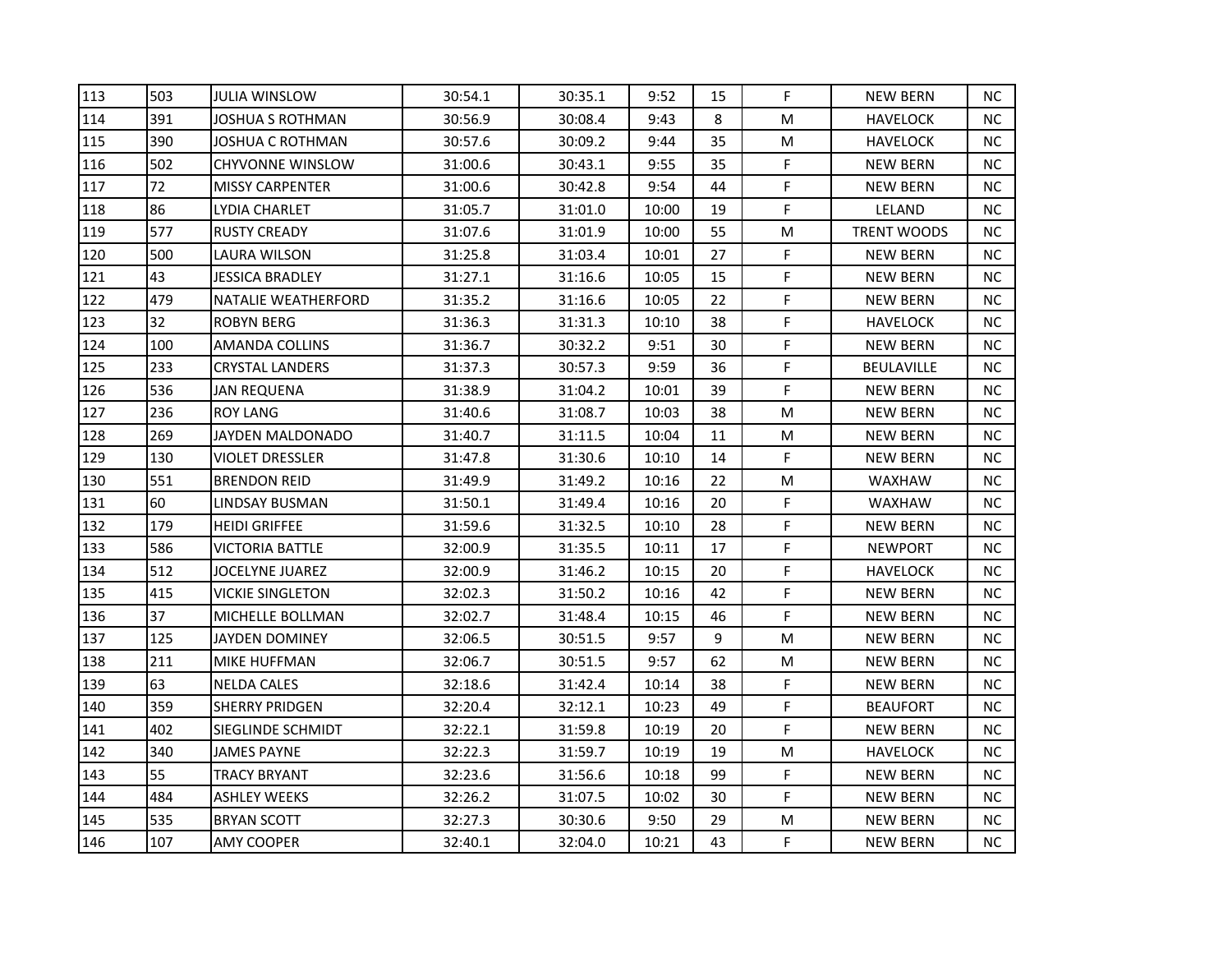| 147 | 283 | <b>ALEXIS MCCAMBRY</b>       | 32:47.3 | 32:35.5 | 10:31 | 34 | F           | VANCEBORO           | <b>NC</b> |
|-----|-----|------------------------------|---------|---------|-------|----|-------------|---------------------|-----------|
| 148 | 510 | <b>JADE CORDOVA</b>          | 32:49.5 | 32:34.5 | 10:30 | 21 | F           | <b>HAVELOCK</b>     | NC.       |
| 149 | 289 | JONATHAN MCINTOSH            | 32:52.3 | 32:21.5 | 10:26 | 36 | M           | NEW BERN            | NC.       |
| 150 | 290 | <b>MONICA MCINTOSH</b>       | 32:52.5 | 32:22.2 | 10:26 | 33 | F           | <b>NEW BERN</b>     | NC.       |
| 151 | 559 | <b>CAROLINE GOODWIN</b>      | 32:53.0 | 32:36.2 | 10:31 | 9  | $\mathsf F$ | <b>TRENT WOODS</b>  | NC.       |
| 152 | 300 | SARA MILBURN                 | 32:53.3 | 32:36.5 | 10:31 | 9  | F           | <b>NEW BERN</b>     | NC.       |
| 153 | 542 | AMANDA SMITH                 | 33:02.9 | 32:36.6 | 10:31 | 25 | F           | <b>NEW BERN</b>     | NC.       |
| 154 | 492 | JENNIFER WIGGS               | 33:03.7 | 32:37.3 | 10:31 | 32 | F           | <b>NEW BERN</b>     | NC.       |
| 155 | 128 | ANDREA DRAKE                 | 33:07.4 | 32:31.9 | 10:29 | 25 | F           | <b>NEW BERN</b>     | NC.       |
| 156 | 429 | <b>KAREN STEPONKUS</b>       | 33:08.4 | 31:48.8 | 10:15 | 53 | F           | <b>NEW BERN</b>     | NC.       |
| 157 | 601 | ELIZABETH GILLIS             | 33:12.0 | 32:15.0 | 10:24 | 32 | F           | <b>BEAUFORT</b>     | NC.       |
| 158 | 343 | JOHN PIERCE                  | 33:12.3 | 33:04.5 | 10:40 | 28 | M           | <b>CAMP LEJEUNE</b> | NC.       |
| 159 | 344 | SAMANTHA PIERCE              | 33:12.9 | 33:05.3 | 10:40 | 28 | F           | <b>CAMP LEJEUNE</b> | NC.       |
| 160 | 199 | <b>MARIE HERNANDEZ</b>       | 33:22.2 | 32:24.6 | 10:27 | 35 | F           | <b>NEW BERN</b>     | NC.       |
| 161 | 215 | <b>HOLLY JAMES</b>           | 33:22.9 | 32:49.5 | 10:35 | 27 | F           | <b>NEW BERN</b>     | NC.       |
| 162 | 387 | ANDREA ROMKOWSKE             | 33:22.9 | 32:48.9 | 10:35 | 35 | F           | <b>NEW BERN</b>     | NС        |
| 163 | 105 | STEPHANIE COOMBE             | 33:28.3 | 32:41.7 | 10:33 | 33 | F           | <b>NEW BERN</b>     | NC.       |
| 164 | 430 | <b>SHANNA STEVENS</b>        | 33:28.4 | 32:43.1 | 10:33 | 31 | F           | <b>NEW BERN</b>     | NC        |
| 165 | 591 | JENNIFER CAUSEY              | 33:33.8 | 32:59.0 | 10:38 | 26 | F           | <b>NEW BERN</b>     | <b>NC</b> |
| 166 | 248 | SHARON LEONARD               | 33:38.0 | 33:30.0 | 10:48 | 31 | F           | <b>CAMP LEJEUNE</b> | NC.       |
| 167 | 380 | JESSICA RIVERA               | 33:38.7 | 33:31.0 | 10:49 | 23 | F           | <b>JACKSONVILLE</b> | NC.       |
| 168 | 379 | JAMES RIVERA                 | 33:38.8 | 33:31.1 | 10:49 | 23 | M           | <b>JACKSONVILLE</b> | NC.       |
| 169 | 159 | <b>MONICA GIBBS</b>          | 33:40.8 | 33:22.9 | 10:46 | 38 | F           | <b>NEW BERN</b>     | NC.       |
| 170 | 22  | BETHANY AUKERMAN             | 33:41.6 | 33:07.6 | 10:41 | 24 | F           | <b>NEW BERN</b>     | NC.       |
| 171 | 171 | <b>CONNIE GRAHAM</b>         | 33:51.4 | 33:38.3 | 10:51 | 56 | F           | <b>TRENTON</b>      | NC.       |
| 172 | 519 | CARMELLA TALAVERAPIKE        | 33:51.5 | 33:39.1 | 10:51 | 47 | F           | POLLOCKSVILLE       | NC.       |
| 173 | 370 | <b>BEN RICKS</b>             | 33:56.6 | 33:28.6 | 10:48 | 34 | M           | WASHINGTON          | NC.       |
| 174 | 331 | <b>BECKY OLIVER</b>          | 34:13.7 | 33:15.2 | 10:44 | 27 | F           | <b>NEW BERN</b>     | NC.       |
| 175 | 4   | STEPHANIE ADAMS              | 34:16.1 | 33:48.4 | 10:54 | 29 | F           | <b>SUFFOLK</b>      | VA        |
| 176 | 34  | <b>DAVID BESANKO</b>         | 34:17.1 | 33:20.4 | 10:45 | 25 | M           | <b>NEW BERN</b>     | NC.       |
| 177 | 425 | <b>CARTER STARKWEATHER</b>   | 34:29.7 | 34:05.7 | 10:59 | 10 | M           | <b>NEW BERN</b>     | NC.       |
| 178 | 254 | WENDY LITTRELL               | 34:31.5 | 33:53.9 | 10:56 | 47 | F           | <b>HAVELOCK</b>     | NC.       |
| 179 | 142 | <b>ASHLEY FLOYD</b>          | 34:31.6 | 34:15.4 | 11:03 | 20 | F           | <b>HAVELOCK</b>     | NC.       |
| 180 | 426 | <b>CHRISTIE STARKWEATHER</b> | 34:32.3 | 34:07.8 | 11:00 | 38 | F           | <b>NEW BERN</b>     | NC        |
|     |     |                              |         |         |       |    |             |                     |           |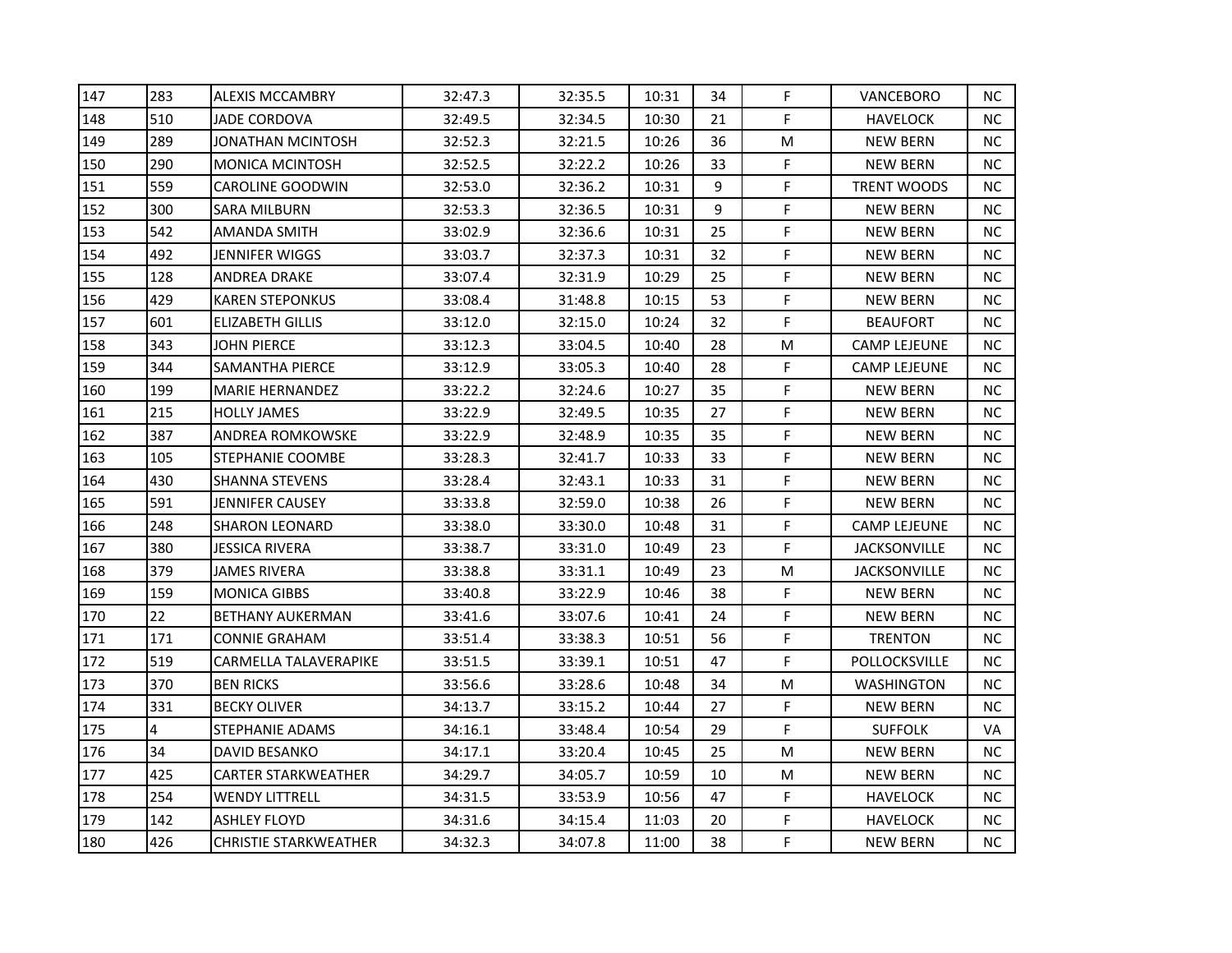| 181 | 441 | <b>MACKENZIE TAYLOR</b>      | 34:35.6 | 33:44.2 | 10:53 | 14 | F | VANCEBORO          | NC.       |
|-----|-----|------------------------------|---------|---------|-------|----|---|--------------------|-----------|
| 182 | 472 | <b>KELSI WAINRIGHT</b>       | 34:35.8 | 33:44.0 | 10:53 | 14 | F | <b>VANCEBORO</b>   | NC.       |
| 183 | 286 | JADE MCCOY.                  | 34:35.9 | 33:45.1 | 10:53 | 14 | F | <b>COVE CITY</b>   | NC.       |
| 184 | 151 | ALEX FREEMAN                 | 34:36.8 | 34:11.5 | 11:02 | 8  | M | <b>HAVELOCK</b>    | NC.       |
| 185 | 450 | LAURA THOMPSON               | 34:37.5 | 33:56.3 | 10:57 | 28 | F | <b>NEW BERN</b>    | NC.       |
| 186 | 371 | DANA RIDDICK                 | 34:37.8 | 33:57.1 | 10:57 | 39 | F | <b>NEW BERN</b>    | NC.       |
| 187 | 449 | JAMIE THOMPSON               | 34:38.1 | 33:56.9 | 10:57 | 30 | F | <b>NEW BERN</b>    | NC.       |
| 188 | 153 | MICHAEL FREEMAN              | 34:38.5 | 34:12.4 | 11:02 | 44 | M | <b>HAVELOCK</b>    | NC.       |
| 189 | 118 | JASON DAWSON                 | 34:38.5 | 33:54.8 | 10:56 | 36 | M | VANCEBORO          | NC.       |
| 190 | 350 | <b>EMILY PLANT</b>           | 34:39.9 | 33:53.0 | 10:56 | 28 | F | VANCEBORO          | NC.       |
| 191 | 541 | <b>CAMERON BATES</b>         | 34:39.9 | 34:12.0 | 11:02 | 38 | M | <b>NEW BERN</b>    | NC.       |
| 192 | 61  | <b>GENELLE BUTZ</b>          | 34:41.0 | 33:57.2 | 10:57 | 36 | F | <b>NEW BERN</b>    | NC.       |
| 193 | 62  | TONY BUTZ                    | 34:41.3 | 33:54.1 | 10:56 | 44 | M | <b>NEW BERN</b>    | NC        |
| 194 | 161 | JEREMY GIBSON                | 34:44.5 | 34:31.2 | 11:08 | 35 | M | NEW BERN           | NC.       |
| 195 | 384 | <b>CHRISTOPHER ROBERTSON</b> | 34:53.0 | 34:17.6 | 11:04 | 29 | M | <b>HAVELOCK</b>    | NC.       |
| 196 | 298 | ALEXANDER MESSMER            | 34:56.7 | 34:51.0 | 11:15 | 19 | M | <b>HAVELOCK</b>    | NC        |
| 197 | 259 | REBECCA LONG                 | 35:10.6 | 34:32.2 | 11:08 | 58 | F | <b>NEW BERN</b>    | NC.       |
| 198 | 460 | LAUREN TUTTLE                | 35:14.2 | 34:41.8 | 11:11 | 27 | F | <b>GARNER</b>      | NC        |
| 199 | 23  | RYAN AUKERMAN                | 35:18.9 | 34:43.9 | 11:12 | 25 | M | <b>NEW BERN</b>    | NC.       |
| 200 | 451 | <b>HEATHER THORNBURG</b>     | 35:21.0 | 35:01.9 | 11:18 | 39 | F | <b>NEW BERN</b>    | NC.       |
| 201 | 184 | <b>BETTY HAMBY</b>           | 35:24.3 | 35:02.1 | 11:18 | 52 | F | <b>NEW BERN</b>    | <b>NC</b> |
| 202 | 260 | SAMANTHA LOUDERMILK          | 35:25.3 | 35:02.5 | 11:18 | 12 | F | <b>NEW BERN</b>    | NC.       |
| 203 | 327 | JOSHUA NUNLEY                | 35:27.2 | 34:56.3 | 11:16 | 33 | M | <b>TRENT WOODS</b> | NC.       |
| 204 | 409 | <b>DEBBIE SILVA</b>          | 35:28.2 | 35:24.7 | 11:25 | 28 | F | BEULAVILLE         | NC.       |
| 205 | 250 | CHRISTIE LEWIS               | 35:31.0 | 35:09.0 | 11:20 | 25 | F | <b>NEW BERN</b>    | NC.       |
| 206 | 440 | JACKIE TAYLOR                | 35:34.2 | 34:36.9 | 11:10 | 27 | F | VANCEBORO          | NC.       |
| 207 | 35  | REGINA BETANCOURT            | 35:46.8 | 35:08.3 | 11:20 | 38 | F | <b>NEW BERN</b>    | NC.       |
| 208 | 158 | <b>CHRISTY GETTINGS</b>      | 35:47.0 | 35:08.4 | 11:20 | 40 | F | <b>NEW BERN</b>    | NC.       |
| 209 | 267 | <b>MELANIE MAHEU</b>         | 35:48.8 | 34:04.4 | 10:59 | 29 | F | HAVELOCK           | NC.       |
| 210 | 297 | JARED MCLEOD                 | 35:49.9 | 35:44.1 | 11:32 | 17 | M | <b>HAVELOCK</b>    | NC.       |
| 211 | 495 | JASON WILLIAMS               | 35:52.3 | 35:16.9 | 11:23 | 40 | M | <b>NEW BERN</b>    | NC.       |
| 212 | 453 | KATE TOLER                   | 36:00.3 | 34:33.6 | 11:09 | 29 | F | <b>NEW BERN</b>    | NC.       |
| 213 | 274 | <b>RUBEN MARIN</b>           | 36:06.6 | 34:40.9 | 11:11 | 36 | M | <b>NEW BERN</b>    | NC.       |
| 214 | 256 | STAC LOCKLEAR                | 36:12.1 | 32:04.3 | 10:21 | 8  | F | <b>NEW BERN</b>    | NC        |
|     |     |                              |         |         |       |    |   |                    |           |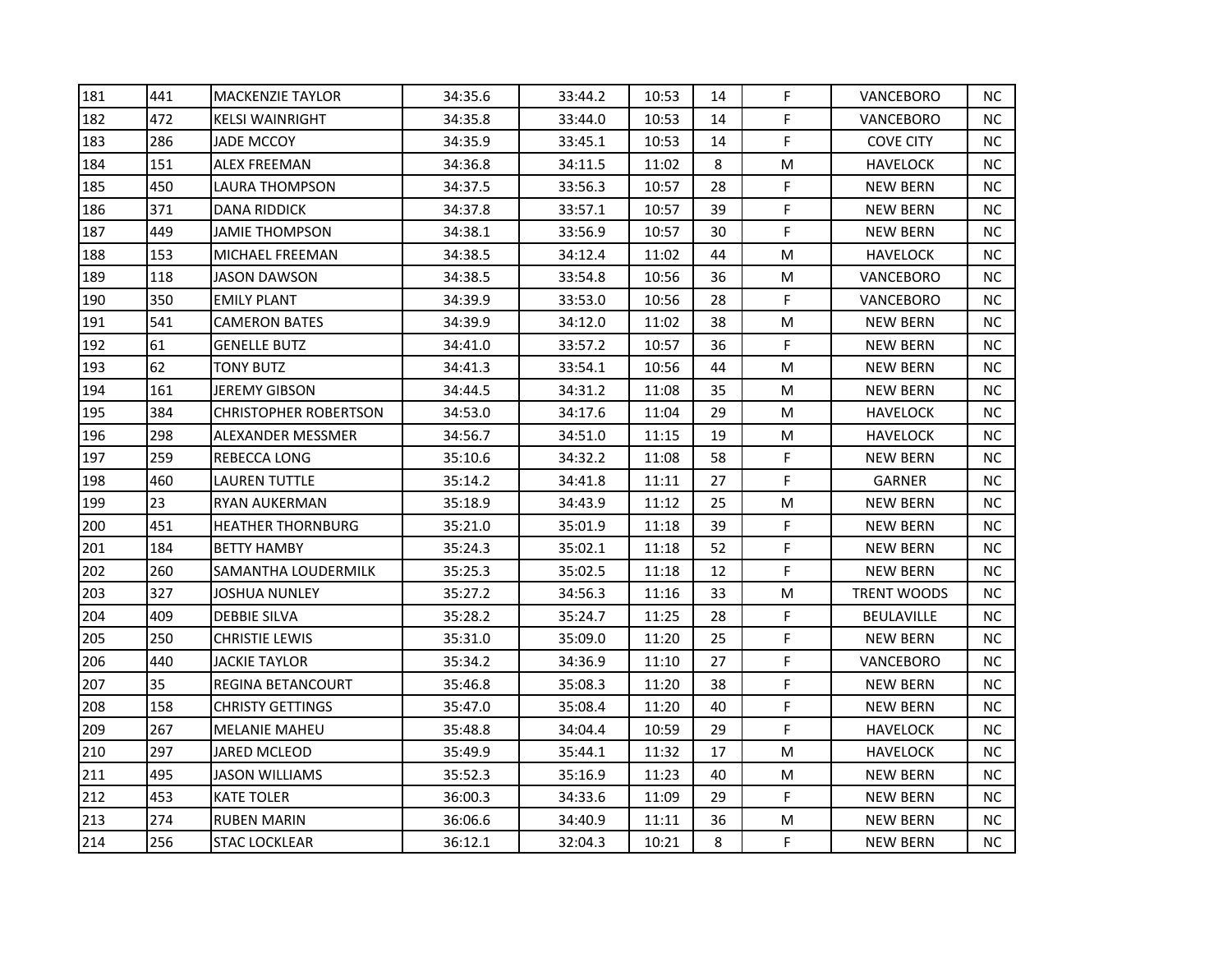| 215 | 111 | LAUREN COWELL           | 36:12.4 | 32:04.5 | 10:21 | 25 | F         | <b>NEW BERN</b> | <b>NC</b> |
|-----|-----|-------------------------|---------|---------|-------|----|-----------|-----------------|-----------|
| 216 | 560 | <b>DERREK BELL</b>      | 36:13.2 | 35:30.2 | 11:27 | 31 | F         | <b>NEW BERN</b> | ΝC        |
| 217 | 556 | JAIME TENORIO           | 36:17.4 | 34:26.7 | 11:06 | 36 | M         | HAVELOCK        | NC.       |
| 218 | 361 | <b>KENLY RAINES</b>     | 36:24.2 | 36:06.1 | 11:39 | 15 | M         | <b>NEW BERN</b> | NC.       |
| 219 | 354 | MAGGIE POLO             | 36:32.4 | 32:19.6 | 10:25 | 15 | F         | <b>NEW BERN</b> | NC.       |
| 220 | 246 | JERIMIAH LEIGH          | 36:33.6 | 32:20.1 | 10:26 | 6  | M         | <b>NEW BERN</b> | NC.       |
| 221 | 568 | <b>STEPHEN BUTLER</b>   | 36:33.6 | 35:36.4 | 11:29 | 34 | M         | <b>NEW BERN</b> | <b>NC</b> |
| 222 | 569 | CANDICE BUTLER          | 36:33.8 | 35:37.7 | 11:29 | 32 | F         | <b>NEW BERN</b> | <b>NC</b> |
| 223 | 355 | NATE POLO               | 36:34.0 | 32:21.0 | 10:26 | 16 | M         | NEW BERN        | <b>NC</b> |
| 224 | 46  | <b>SUSAN BRIDGAN</b>    | 36:34.1 | 32:21.1 | 10:26 | 27 | F         | <b>NEW BERN</b> | <b>NC</b> |
| 225 | 146 | JESSICA FORTESCUE       | 36:39.4 | 35:58.9 | 11:36 | 39 | F         | <b>NEW BERN</b> | ΝC        |
| 226 | 598 | <b>MARIA BULVA</b>      | 36:45.7 | 36:38.4 | 11:49 | 12 | F         | <b>HAVELOCK</b> | NC.       |
| 227 | 299 | <b>CHERISE MILBURN</b>  | 36:51.7 | 36:33.7 | 11:47 | 38 | F         | <b>NEW BERN</b> | NC.       |
| 228 | 69  | KATELYNN CANIPE         | 37:00.7 | 36:30.4 | 11:46 | 24 | F         | <b>NEW BERN</b> | ΝC        |
| 229 | 57  | AMY BURDULIS            | 37:02.0 | 35:50.4 | 11:34 | 40 | F         | <b>NEW BERN</b> | NC.       |
| 230 | 442 | STEPHANIE TAYLOR        | 37:05.9 | 36:41.0 | 11:50 | 45 | F         | <b>NEW BERN</b> | <b>NC</b> |
| 231 | 178 | SHINEKA GRICE           | 37:06.5 | 36:48.4 | 11:52 | 29 | F         | <b>NEW BERN</b> | ΝC        |
| 232 | 439 | ED TAYLOR               | 37:08.8 | 36:44.6 | 11:51 | 51 | M         | <b>NEW BERN</b> | <b>NC</b> |
| 233 | 417 | KARI SMALL              | 37:18.2 | 36:48.1 | 11:52 | 37 | F         | HAVELOCK        | <b>NC</b> |
| 234 | 190 | <b>MAKENZIE HARROLD</b> | 37:27.7 | 37:07.2 | 11:58 | 13 | F         | <b>NEW BERN</b> | NC        |
| 235 | 595 | APRIL DURNING           | 37:33.6 | 35:35.6 | 11:29 | 37 | F         | <b>NEW BERN</b> | <b>NC</b> |
| 236 | 288 | ASHLIE MCGRAW           | 37:36.7 | 37:23.9 | 12:04 | 19 | F         | <b>NEW BERN</b> | NC.       |
| 237 | 210 | <b>KRISTINA HOWELL</b>  | 37:43.4 | 37:21.2 | 12:03 | 27 | F         | WASHINGTON      | <b>NC</b> |
| 238 | 106 | AARON COOPER            | 38:03.4 | 37:14.5 | 12:01 | 13 | M         | VANCEBORO       | NC.       |
| 239 | 515 | <b>MALORIE SALTER</b>   | 38:06.5 | 37:56.1 | 12:14 | 9  | F         | HAVELOCK        | <b>NC</b> |
| 240 | 517 | <b>NOAH STEINHAUSER</b> | 38:06.5 | 37:56.6 | 12:14 | 11 | M         | <b>HAVELOCK</b> | NC.       |
| 241 | 523 | TAMARIS HIDALGO         | 38:06.7 | 36:44.2 | 11:51 | 34 | F         | <b>NEWPORT</b>  | ΝC        |
| 242 | 470 | <b>BETHANY VUOLO</b>    | 38:10.3 | 36:46.6 | 11:52 | 36 | F         | <b>NEW BERN</b> | ΝC        |
| 243 | 471 | ROBERT VUOLO            | 38:14.5 | 36:50.3 | 11:53 | 37 | M         | <b>NEW BERN</b> | <b>NC</b> |
| 244 | 191 | REBECCA HARROLD         | 38:19.3 | 38:05.5 | 12:17 | 36 | F         | <b>NEW BERN</b> | <b>NC</b> |
| 245 | 317 | <b>SHANNON NABER</b>    | 38:22.4 | 38:09.7 | 12:18 | 42 | F         | <b>NEW BERN</b> | NC.       |
| 246 | 252 | SAMANTHA LEWIS          | 38:33.4 | 38:22.4 | 12:23 | 10 | F         | <b>BEAUFORT</b> | NC        |
| 247 | 50  | <b>MEREDITH BROOKS</b>  | 38:34.2 | 38:23.3 | 12:23 | 11 | F         | <b>BEAUFORT</b> | NC        |
| 248 | 514 | JASON MOTLEY            | 38:35.3 | 38:23.6 | 12:23 | 35 | ${\sf M}$ | <b>NEW BERN</b> | <b>NC</b> |
|     |     |                         |         |         |       |    |           |                 |           |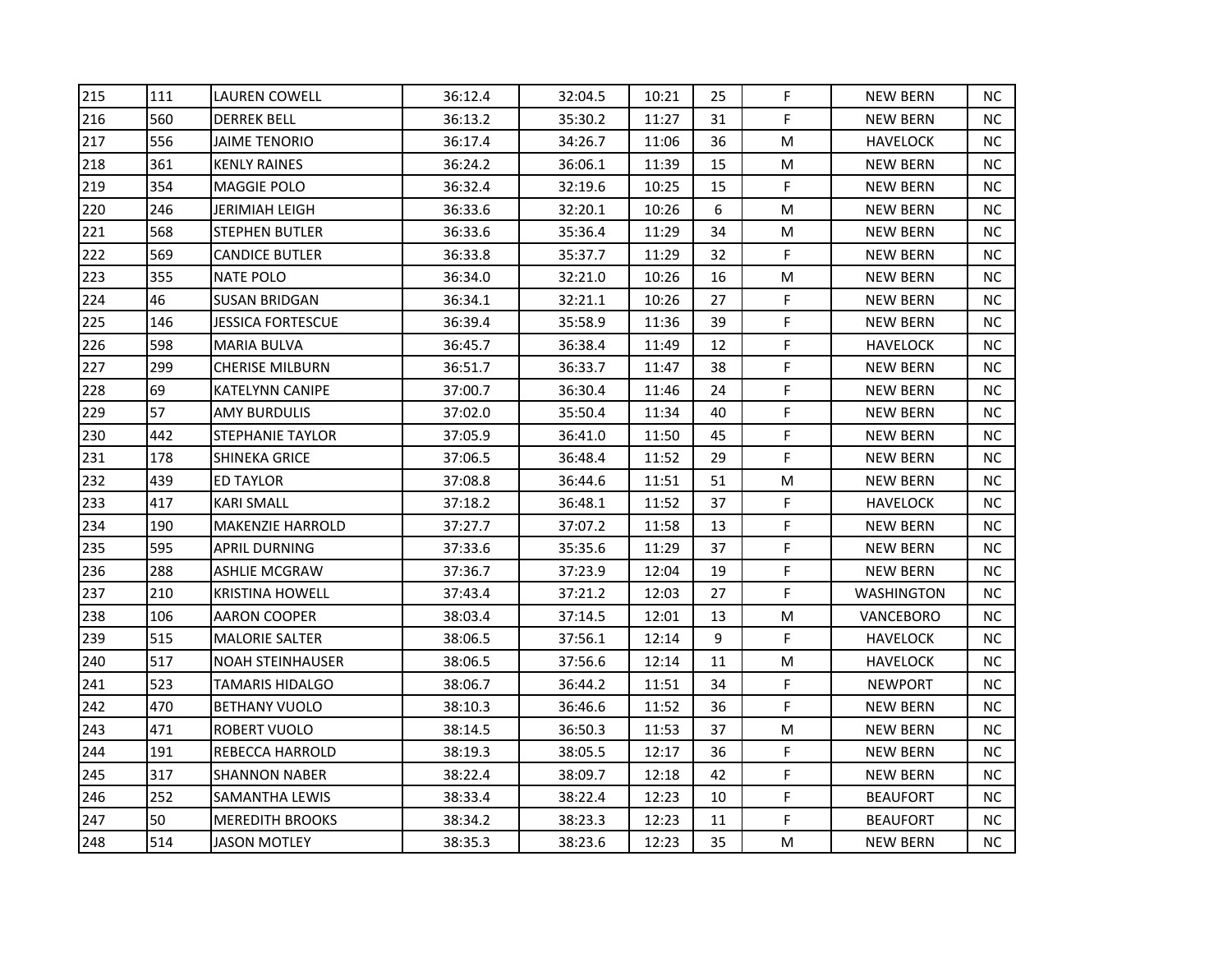| 249 | 49  | <b>KELLY BRINSON</b>        | 38:39.4 | 37:23.5 | 12:04 | 43             | F  | <b>NEW BERN</b>      | <b>NC</b> |
|-----|-----|-----------------------------|---------|---------|-------|----------------|----|----------------------|-----------|
| 250 | 580 | <b>MICHAELA WININGS</b>     | 38:39.9 | 36:46.2 | 11:52 | 28             | F. | <b>NEW BERN</b>      | NC.       |
| 251 | 66  | <b>HARMONY CAMPBELL</b>     | 38:40.0 | 37:47.3 | 12:11 | 13             | F  | VANCEBORO            | <b>NC</b> |
| 252 | 428 | AUTUMN STEPHENS             | 38:40.1 | 37:50.0 | 12:12 | 14             | F  | <b>GRIFTON</b>       | ΝC        |
| 253 | 504 | LISA WITT                   | 38:47.3 | 38:26.1 | 12:24 | 26             | F  | <b>NEW BERN</b>      | <b>NC</b> |
| 254 | 455 | APRIL TRIPP                 | 38:52.7 | 38:30.1 | 12:25 | 39             | F  | <b>COVE CITY</b>     | <b>NC</b> |
| 255 | 224 | <b>ANDY KEMSKE</b>          | 39:09.5 | 37:24.3 | 12:04 | 37             | M  | <b>NEW BERN</b>      | <b>NC</b> |
| 256 | 203 | SHANNA HILL                 | 39:14.4 | 38:53.3 | 12:33 | 27             | F  | <b>NEW BERN</b>      | <b>NC</b> |
| 257 | 227 | <b>STACY KNUPP-TOURIGNY</b> | 39:16.7 | 38:39.3 | 12:28 | 53             | F  | <b>NEW BERN</b>      | <b>NC</b> |
| 258 | 375 | MICHAELA RIKARD             | 39:20.0 | 37:20.8 | 12:03 | 20             | F  | <b>NEW BERN</b>      | <b>NC</b> |
| 259 | 539 | <b>WESLEY ROEBUCK</b>       | 39:25.7 | 37:54.7 | 12:14 | $\overline{7}$ | M  | <b>NEW BERN</b>      | NC.       |
| 260 | 169 | SHERRI GOODWIN              | 39:28.0 | 39:09.6 | 12:38 | 39             | F  | <b>TRENT WOODS</b>   | NC.       |
| 261 | 382 | JOSH ROADMAN                | 39:28.1 | 38:19.6 | 12:22 | 24             | M  | <b>NEW BERN</b>      | <b>NC</b> |
| 262 | 488 | ALYSSA WENZEL               | 39:34.6 | 38:59.1 | 12:35 | 16             | F. | HAVELOCK             | NC.       |
| 263 | 561 | JENNIPHER FREDERICK         | 39:42.2 | 38:04.1 | 12:17 | 29             | F  | <b>NEW BERN</b>      | <b>NC</b> |
| 264 | 557 | JASMIN TENORIO              | 39:46.9 | 37:56.5 | 12:14 | 14             | F  | <b>HAVELOCK</b>      | ΝC        |
| 265 | 376 | <b>CHLOE RINGER</b>         | 39:48.2 | 39:25.1 | 12:43 | 12             | F  | <b>NEW BERN</b>      | NC.       |
| 266 | 478 | <b>ANDREW WEATHERFORD</b>   | 39:48.3 | 39:25.3 | 12:43 | 22             | M  | <b>NEW BERN</b>      | <b>NC</b> |
| 267 | 534 | KATIE SCOTT                 | 39:54.6 | 37:57.9 | 12:15 | 29             | F  | <b>NEW BERN</b>      | <b>NC</b> |
| 268 | 404 | <b>KRISTY SCHWARTZ</b>      | 39:56.3 | 39:31.8 | 12:45 | 23             | F  | <b>NEW BERN</b>      | NC.       |
| 269 | 360 | KAMERON RAINES              | 40:18.0 | 39:46.4 | 12:50 | 13             | F  | <b>NEW BERN</b>      | <b>NC</b> |
| 270 | 593 | <b>HANNAH DURNING</b>       | 40:20.6 | 38:23.1 | 12:23 | 26             | F  | <b>TRENT WOODS</b>   | ΝC        |
| 271 | 225 | SAMANTHA KEMSKE             | 40:30.9 | 38:45.2 | 12:30 | 37             | F  | <b>NEW BERN</b>      | <b>NC</b> |
| 272 | 454 | <b>RAENA TORRES</b>         | 40:34.5 | 40:30.5 | 13:04 | 28             | F  | <b>MANASSAS</b>      | VA        |
| 273 | 155 | JADEEN FUENTES              | 40:34.8 | 40:30.5 | 13:04 | 32             | F  | <b>NEW BERN</b>      | ΝC        |
| 274 | 27  | LISA BALL                   | 40:40.3 | 39:45.4 | 12:49 | 27             | F  | <b>MOREHEAD CITY</b> | NC.       |
| 275 | 166 | <b>EMILY GONZALES</b>       | 40:40.6 | 39:44.7 | 12:49 | 21             | F  | <b>NEWPORT</b>       | <b>NC</b> |
| 276 | 399 | <b>HEATHER SCHEER</b>       | 40:41.0 | 39:46.0 | 12:50 | 27             | F  | <b>NEWPORT</b>       | <b>NC</b> |
| 277 | 172 | ANDI GRANT                  | 40:41.5 | 40:20.4 | 13:01 | 47             | F  | NEW BERN             | <b>NC</b> |
| 278 | 173 | ANDI GRANT                  | 40:42.0 | 40:20.7 | 13:01 | 47             | F  | <b>NEW BERN</b>      | <b>NC</b> |
| 279 | 583 | KATHRYN LANDRUM             | 40:42.5 | 40:04.5 | 12:55 | 44             | F  | <b>JACKSONVILLE</b>  | <b>NC</b> |
| 280 | 485 | PATRICK WEIMANN             | 40:58.8 | 40:42.3 | 13:08 | 23             | M  | <b>NEW BERN</b>      | <b>NC</b> |
| 281 | 152 | <b>ERICA FREEMAN</b>        | 41:00.3 | 40:33.8 | 13:05 | 39             | F  | <b>HAVELOCK</b>      | NC.       |
| 282 | 20  | ELIZA ARANDA                | 41:17.6 | 41:01.6 | 13:14 | 21             | F  | <b>HAVELOCK</b>      | <b>NC</b> |
|     |     |                             |         |         |       |                |    |                      |           |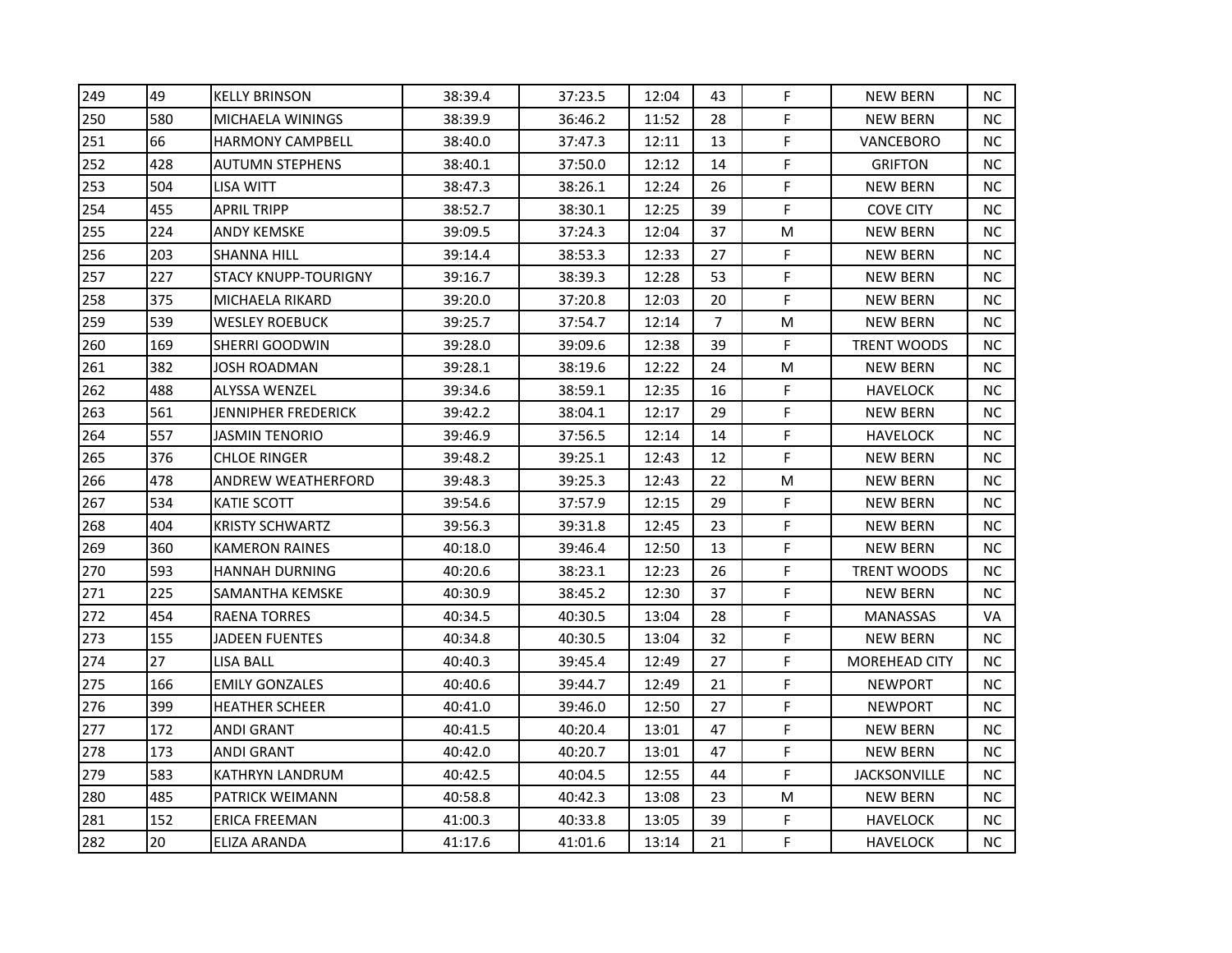| 283 | 592 | <b>PAGE MILLS</b>         | 41:18.3 | 40:24.6 | 13:02 | 32             | F | <b>NEW BERN</b> | <b>NC</b> |
|-----|-----|---------------------------|---------|---------|-------|----------------|---|-----------------|-----------|
| 284 | 266 | <b>ERIN LYNCH</b>         | 41:50.6 | 41:20.5 | 13:20 | 39             | F | <b>HAVELOCK</b> | ΝC        |
| 285 | 162 | <b>ROBIN GIBSON</b>       | 41:55.7 | 40:59.3 | 13:13 | 47             | F | VANCEBORO       | NC.       |
| 286 | 532 | INGER GLOVER              | 42:02.2 | 41:34.2 | 13:25 | 38             | F | MAYSVILLE       | NC.       |
| 287 | 83  | GRADY CHAPMAN             | 42:05.5 | 41:18.7 | 13:19 | $\overline{7}$ | M | <b>NEW BERN</b> | NC.       |
| 288 | 562 | <b>KELLY LEONHAROT</b>    | 42:05.7 | 41:13.5 | 13:18 | 24             | F | <b>NEW BERN</b> | NC.       |
| 289 | 81  | BENJAMIN CHAPMAN          | 42:06.2 | 41:19.7 | 13:20 | 34             | M | <b>NEW BERN</b> | <b>NC</b> |
| 290 | 373 | KIM RIKARD                | 42:20.3 | 40:21.6 | 13:01 | 54             | F | <b>NEW BERN</b> | <b>NC</b> |
| 291 | 374 | MICHAEL RIKARD            | 42:20.6 | 40:21.0 | 13:01 | 58             | M | NEW BERN        | NC.       |
| 292 | 418 | LATASHIA SMALLS           | 42:25.4 | 41:00.5 | 13:14 | 28             | F | <b>HAVELOCK</b> | <b>NC</b> |
| 293 | 445 | NIDIA TENORIO             | 42:25.4 | 40:33.6 | 13:05 | 36             | F | <b>HAVELOCK</b> | ΝC        |
| 294 | 464 | ELIZABETH UPTON           | 42:50.3 | 42:30.9 | 13:43 | 23             | F | <b>HAVELOCK</b> | NC.       |
| 295 | 324 | <b>COURTNEY NORTON</b>    | 42:59.2 | 42:42.5 | 13:46 | 21             | F | <b>NEW BERN</b> | <b>NC</b> |
| 296 | 339 | SANDRA PAVUK              | 43:18.0 | 42:45.9 | 13:47 | 64             | F | <b>NEW BERN</b> | <b>NC</b> |
| 297 | 411 | <b>MELANY SILVA</b>       | 43:19.5 | 39:08.0 | 12:37 | 10             | M | <b>NEW BERN</b> | NC.       |
| 298 | 412 | NORMA SILVA               | 43:19.8 | 39:08.2 | 12:37 | 23             | F | <b>NEW BERN</b> | <b>NC</b> |
| 299 | 410 | <b>IRVING SILVA</b>       | 43:20.1 | 39:07.0 | 12:37 | 6              | M | <b>NEW BERN</b> | ΝC        |
| 300 | 78  | <b>ANTHONY CESARO</b>     | 43:21.1 | 41:36.2 | 13:25 | 30             | M | <b>NEW BERN</b> | <b>NC</b> |
| 301 | 315 | CICILY MUCHISON           | 43:21.8 | 42:20.5 | 13:39 | 22             | F | <b>NEWPORT</b>  | <b>NC</b> |
| 302 | 364 | LEAH RAMBO                | 43:21.9 | 42:20.7 | 13:39 | 30             | F | <b>NEWPORT</b>  | NC.       |
| 303 | 189 | VACHON HARRISON           | 43:34.7 | 43:05.4 | 13:54 | 39             | M | VANCEBORO       | <b>NC</b> |
| 304 | 452 | <b>KRISTEN TINSLEY</b>    | 43:34.9 | 43:04.3 | 13:54 | 35             | F | VANCEBORO       | NC.       |
| 305 | 54  | <b>JOHNTEE BRYANT</b>     | 43:35.7 | 43:20.6 | 13:59 | 27             | M | <b>NEW BERN</b> | <b>NC</b> |
| 306 | 351 | JENNA-LYNN PLOUFFE        | 43:36.2 | 43:21.3 | 13:59 | 28             | F | HAVELOCK        | NC.       |
| 307 | 77  | JORDAN CEMINO             | 44:09.6 | 43:40.2 | 14:05 | 17             | F | <b>TRENTON</b>  | <b>NC</b> |
| 308 | 147 | RACHEL FOSS               | 44:12.9 | 43:43.5 | 14:06 | 25             | F | LA GRANGE       | <b>NC</b> |
| 309 | 423 | <b>BECKY STALCUP</b>      | 44:13.4 | 43:42.1 | 14:06 | 34             | F | <b>TRENTON</b>  | ΝC        |
| 310 | 407 | <b>BRITTNAY SHIMINSKI</b> | 44:13.7 | 42:47.4 | 13:48 | 39             | F | <b>NEW BERN</b> | ΝC        |
| 311 | 467 | JENNIFER VANOVER          | 44:14.0 | 42:47.8 | 13:48 | 37             | F | <b>HAVELOCK</b> | <b>NC</b> |
| 312 | 249 | AMA FA LEWIS              | 44:14.7 | 43:35.3 | 14:04 | 35             | F | SWANSBORO       | <b>NC</b> |
| 313 | 463 | KATHLEEN UNDERWOOD        | 44:22.5 | 43:26.3 | 14:01 | 29             | F | SWANSBORO       | NC.       |
| 314 | 576 | <b>MELANEE SCHNEIDER</b>  | 44:23.1 | 43:33.2 | 14:03 | 25             | F | <b>NEWPORT</b>  | NC        |
| 315 | 537 | <b>MAGGIE BROWNELL</b>    | 44:24.6 | 42:57.8 | 13:51 | 27             | F | <b>NEW BERN</b> | NC        |
| 316 | 341 | JENNIFER PEPIN            | 44:26.6 | 43:36.8 | 14:04 | 34             | F | <b>NEW BERN</b> | <b>NC</b> |
|     |     |                           |         |         |       |                |   |                 |           |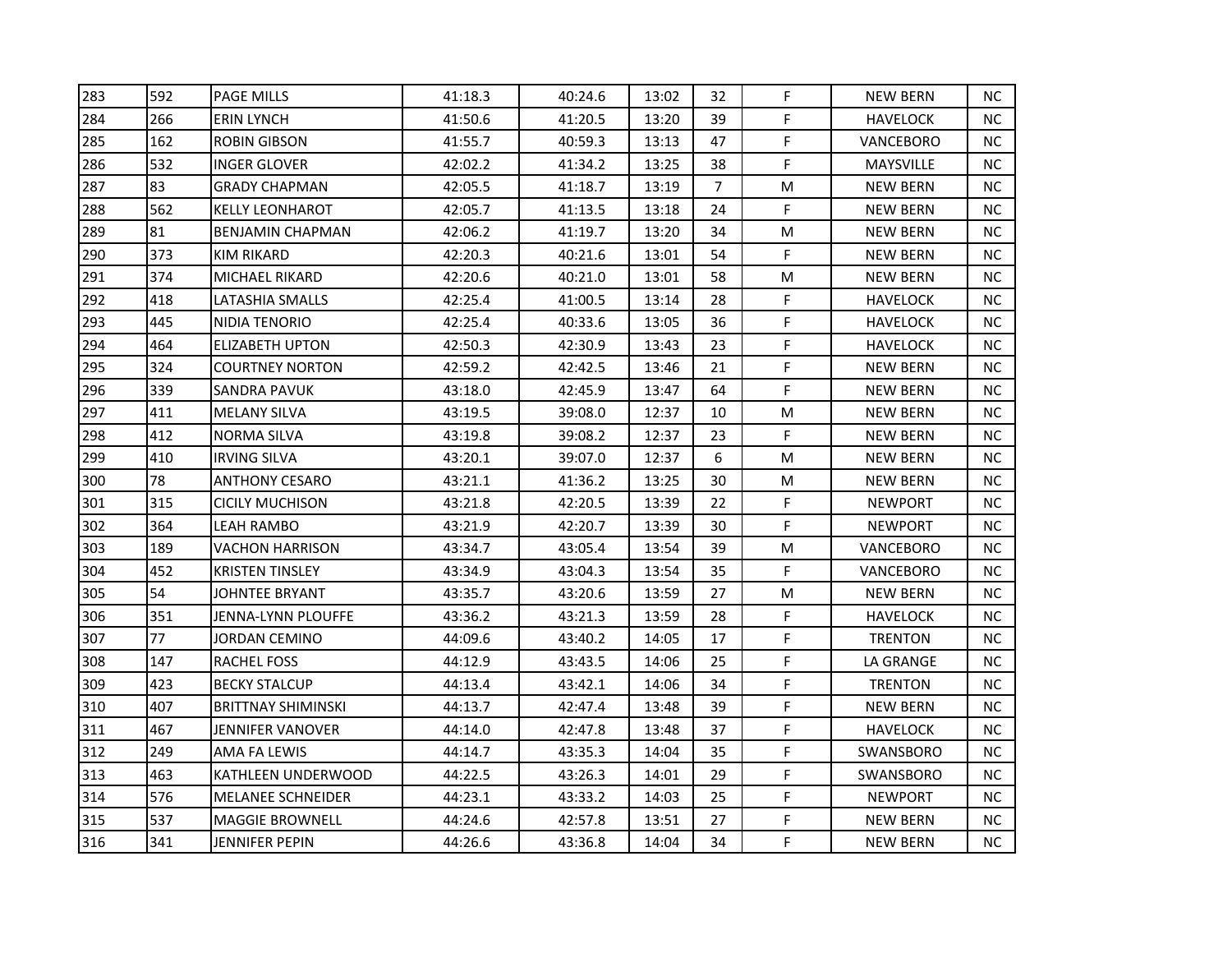| 43:38.1<br>44:08.0<br>44:08.4<br>43:58.7 | 14:05<br>14:14<br>14:14 | 30<br>31<br>33 | F<br>F. | <b>NEW BERN</b><br><b>NEW BERN</b> | <b>NC</b><br>NC. |
|------------------------------------------|-------------------------|----------------|---------|------------------------------------|------------------|
|                                          |                         |                |         |                                    |                  |
|                                          |                         |                |         |                                    |                  |
|                                          |                         |                | F       | NEW BERN                           | <b>NC</b>        |
|                                          | 14:11                   | 55             | F       | <b>GREENVILLE</b>                  | ΝC               |
| 44:04.9                                  | 14:13                   | 34             | M       | <b>NEW BERN</b>                    | <b>NC</b>        |
| 44:08.2                                  | 14:14                   | 32             | F       | <b>NEW BERN</b>                    | <b>NC</b>        |
| 44:07.9                                  | 14:14                   | 31             | F       | <b>NEW BERN</b>                    | <b>NC</b>        |
| 44:52.2                                  | 14:28                   | 30             | M       | <b>NEW BERN</b>                    | NC.              |
| 44:52.6                                  | 14:28                   | 27             | F       | <b>NEW BERN</b>                    | <b>NC</b>        |
| 43:48.1                                  | 14:08                   | 12             | F       | <b>NEW BERN</b>                    | <b>NC</b>        |
| 44:58.1                                  | 14:30                   | 33             | F.      | <b>NEW BERN</b>                    | NC.              |
| 45:23.8                                  | 14:38                   | 23             | M       | <b>NEW BERN</b>                    | NC.              |
| 44:17.8                                  | 14:17                   | 21             | F       | <b>NEW BERN</b>                    | <b>NC</b>        |
| 44:19.9                                  | 14:18                   | 49             | F       | NEW BERN                           | NC.              |
| 44:16.7                                  | 14:17                   | 47             | F       | <b>NEW BERN</b>                    | <b>NC</b>        |
| 45:42.0                                  | 14:45                   | 59             | M       | <b>NEW BERN</b>                    | ΝC               |
| 45:36.9                                  | 14:43                   | 26             | F       | NEW BERN                           | NC.              |
| 45:37.6                                  | 14:43                   | 19             | F       | <b>NEW BERN</b>                    | <b>NC</b>        |
| 44:51.0                                  | 14:28                   | 32             | F       | <b>NEW BERN</b>                    | <b>NC</b>        |
| 44:52.9                                  | 14:28                   | 51             | F       | <b>NEW BERN</b>                    | NC.              |
| 45:12.1                                  | 14:35                   | 51             | M       | <b>NEW BERN</b>                    | <b>NC</b>        |
| 45:46.7                                  | 14:46                   | 41             | F       | <b>JACKSONVILLE</b>                | ΝC               |
| 45:56.5                                  | 14:49                   | 32             | F       | <b>NEW BERN</b>                    | <b>NC</b>        |
| 45:07.7                                  | 14:33                   | 15             | F       | <b>NEW BERN</b>                    | <b>NC</b>        |
| 45:10.2                                  | 14:34                   | 32             | F       | <b>NEW BERN</b>                    | ΝC               |
| 46:38.3                                  | 15:03                   | 17             | F       | <b>NEW BERN</b>                    | NC.              |
| 46:01.3                                  | 14:51                   | 29             | F       | <b>HUBERT</b>                      | ΝC               |
| 46:49.4                                  | 15:06                   | 69             | M       | <b>NEW BERN</b>                    | NC.              |
| 47:07.8                                  | 15:12                   | 33             | F       | HAVELOCK                           | <b>NC</b>        |
|                                          | 15:06                   | 10             | F       | ERNUL                              | <b>NC</b>        |
| 46:49.5                                  |                         |                |         |                                    |                  |
| 46:19.4                                  | 14:56                   | 26             | F       | <b>NEW BERN</b>                    | <b>NC</b>        |
| 46:20.0                                  | 14:57                   | 29             | F       | HAVELOCK                           | <b>NC</b>        |
| 48:21.5                                  | 15:36                   | 19             | F       | <b>JACKSONVILLE</b>                | ΝC               |
|                                          |                         |                |         |                                    |                  |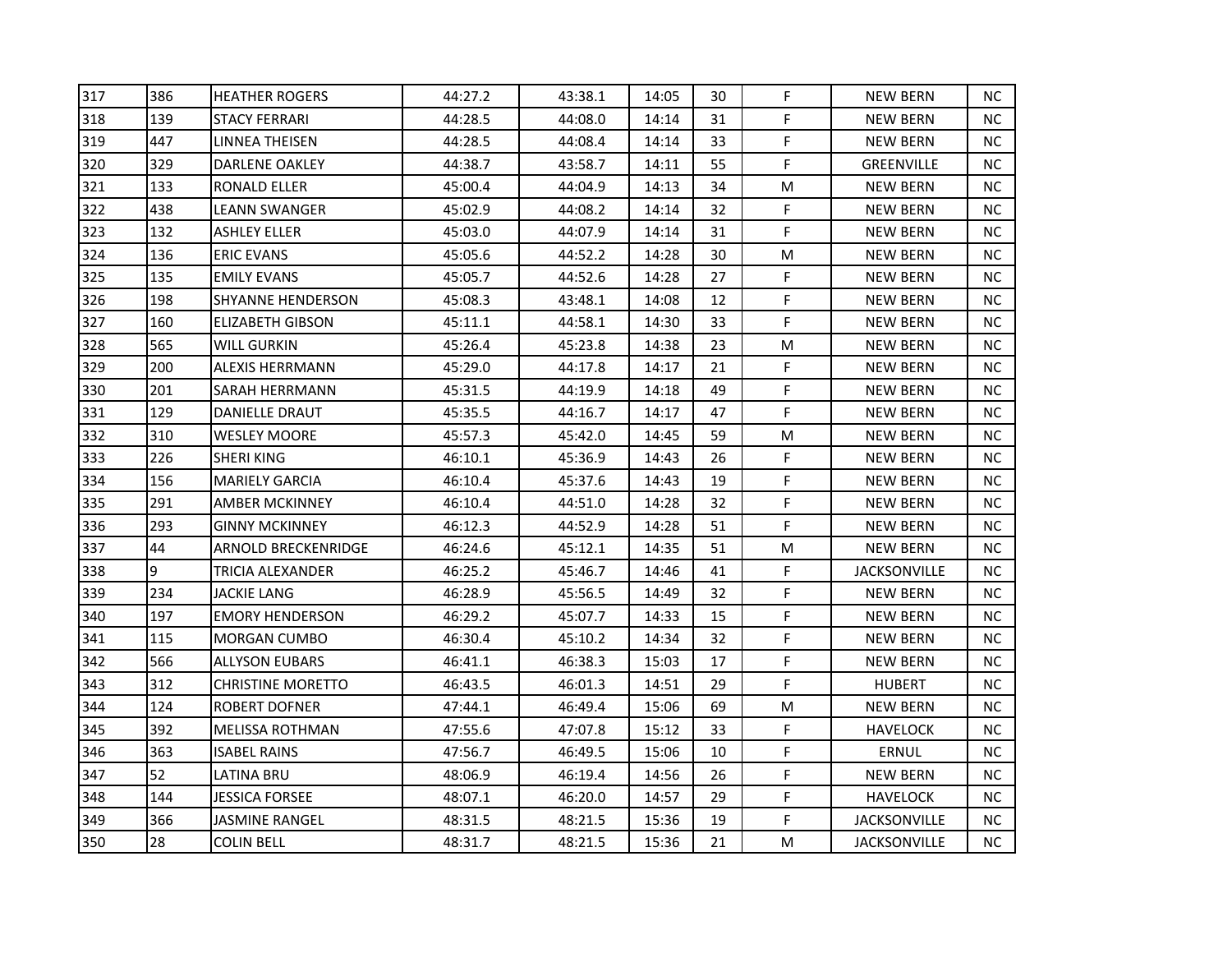| 351 | 13  | <b>KARLEE ANDERSON</b> | 48:44.3 | 44:27.5 | 14:20 | 19             | F           | <b>NEW BERN</b>     | NС        |
|-----|-----|------------------------|---------|---------|-------|----------------|-------------|---------------------|-----------|
| 352 | 196 | MEGAN HEATH            | 48:44.5 | 44:29.5 | 14:21 | 22             | F           | <b>NEW BERN</b>     | NC.       |
| 353 | 486 | <b>BRADLEY WENNER</b>  | 48:58.8 | 47:41.7 | 15:23 | 32             | M           | <b>NEW BERN</b>     | NC        |
| 354 | 446 | ANDREA TERRY           | 48:58.9 | 47:46.0 | 15:25 | 34             | F           | <b>NEW BERN</b>     | NC.       |
| 355 | 15  | SHANAE ANDERSON        | 49:00.9 | 47:43.0 | 15:24 | 25             | F           | <b>HAVELOCK</b>     | NC.       |
| 356 | 275 | THERESE MARIN          | 49:02.2 | 47:28.8 | 15:19 | 36             | F           | <b>NEW BERN</b>     | NС        |
| 357 | 30  | KRISSY BENDA           | 49:04.5 | 48:00.7 | 15:29 | 29             | F           | <b>HAVELOCK</b>     | NC.       |
| 358 | 469 | <b>CARRIE VIGNEAUX</b> | 49:04.7 | 48:01.2 | 15:29 | 19             | F           | <b>HAVELOCK</b>     | NC        |
| 359 | 193 | LONNA HARTLEY          | 49:09.8 | 47:59.7 | 15:29 | 13             | F           | <b>NEW BERN</b>     | NC.       |
| 360 | 194 | STACI HARTLEY          | 49:11.4 | 48:01.2 | 15:29 | 36             | F           | <b>NEW BERN</b>     | NC.       |
| 361 | 229 | SHANE KRAFT            | 49:15.8 | 48:08.1 | 15:32 | 31             | M           | <b>NEW BERN</b>     | NC.       |
| 362 | 228 | CARA KRAFT             | 49:15.9 | 48:08.3 | 15:32 | 29             | F           | <b>NEW BERN</b>     | NC.       |
| 363 | 518 | <b>SUE STEINHAUSER</b> | 49:30.1 | 48:55.8 | 15:47 | 60             | F           | <b>HAVELOCK</b>     | NC        |
| 364 | 187 | ANNA HARRELL           | 49:54.6 | 48:56.5 | 15:47 | 32             | F           | <b>NEWPORT</b>      | NC.       |
| 365 | 505 | JESSICA WOLFE          | 49:54.8 | 48:56.3 | 15:47 | 30             | F           | <b>CLAYTON</b>      | NС        |
| 366 | 255 | LEXI LOCKLEAR          | 50:07.5 | 45:52.1 | 14:48 | 5              | F           | <b>NEW BERN</b>     | NС        |
| 367 | 120 | DARIAN DENNIS          | 50:11.2 | 49:17.2 | 15:54 | 60             | F           | <b>NEW BERN</b>     | NC.       |
| 368 | 349 | <b>ERIC PIPER</b>      | 50:23.3 | 49:43.9 | 16:02 | 41             | M           | <b>WILMINGTON</b>   | <b>NC</b> |
| 369 | 348 | ANNA PIPER             | 50:23.3 | 49:44.4 | 16:03 | 40             | F           | <b>WILMINGTON</b>   | NC.       |
| 370 | 497 | AARON WILLIS           | 50:31.9 | 49:40.7 | 16:01 | 22             | M           | <b>NEW BERN</b>     | NC.       |
| 371 | 121 | LINDSEY DENTEL         | 50:33.9 | 49:49.9 | 16:04 | 24             | F           | JACKSONVILLE        | NC.       |
| 372 | 202 | <b>DANIELLE HIFKO</b>  | 50:34.0 | 49:49.4 | 16:04 | 26             | F           | <b>JACKSONVILLE</b> | NC.       |
| 373 | 434 | <b>ASHLEY SUSEN</b>    | 50:38.0 | 49:03.4 | 15:49 | 34             | F           | <b>NEWPORT</b>      | NC.       |
| 374 | 276 | ANGIE SHUMAN           | 50:39.4 | 49:57.7 | 16:07 | 39             | F           | NEW BERN            | NC.       |
| 375 | 261 | SHAUNA LOUDERMILK      | 50:40.9 | 49:58.2 | 16:07 | 37             | F           | <b>NEW BERN</b>     | NC.       |
| 376 | 127 | KAYLEE DORN            | 50:41.9 | 50:03.8 | 16:09 | 25             | $\mathsf F$ | <b>NEW BERN</b>     | NC.       |
| 377 | 563 | CRYSTAL ODHAM          | 50:48.5 | 50:05.6 | 16:09 | 39             | F           | <b>NEW BERN</b>     | NC.       |
| 378 | 301 | <b>MOLLY MILLEA</b>    | 50:50.5 | 49:08.6 | 15:51 | 26             | F           | <b>NEW BERN</b>     | NC.       |
| 379 | 53  | JENNIFER BRUNSON       | 51:18.4 | 50:40.7 | 16:21 | 37             | F           | NEW BERN            | NC.       |
| 380 | 6   | ELIZABETH ALDRIDGE     | 51:22.1 | 50:07.7 | 16:10 | $\overline{7}$ | F           | <b>NEW BERN</b>     | NC.       |
| 381 | 8   | JESSIE ALDRIDGE        | 51:22.9 | 50:08.6 | 16:10 | 37             | $\mathsf F$ | <b>NEW BERN</b>     | NC.       |
| 382 | 204 | KAITLYN HODGES         | 51:23.5 | 50:24.3 | 16:15 | 20             | F           | <b>AURORA</b>       | NC.       |
| 383 | 80  | MICHELLE CETERA        | 51:23.7 | 50:24.3 | 16:15 | 26             | F           | <b>HAVELOCK</b>     | NC.       |
| 384 | 564 | <b>MATTHEW ODHAM</b>   | 51:24.7 | 50:41.9 | 16:21 | 16             | M           | <b>NEW BERN</b>     | NC        |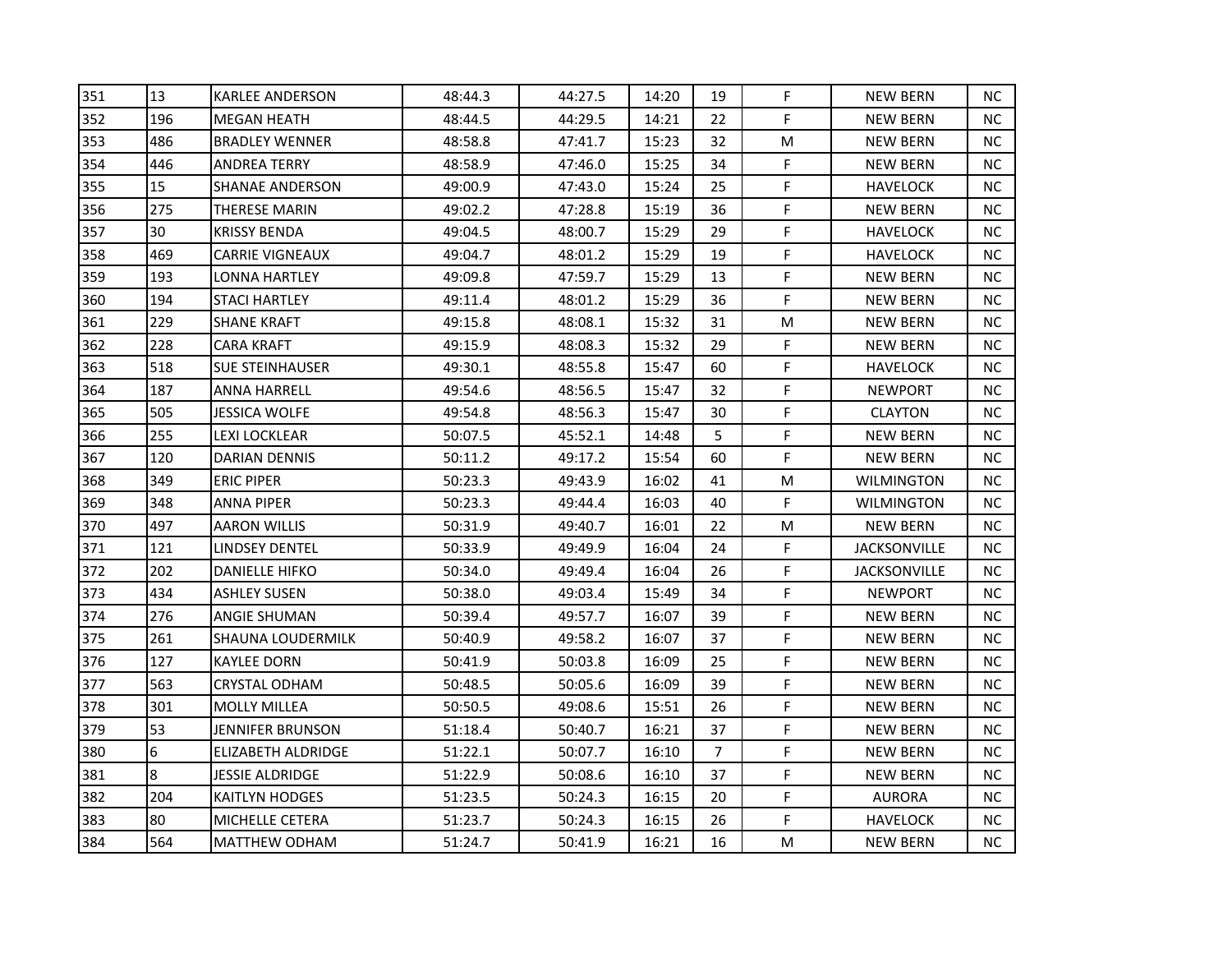| 385 | 84  | KATHLEEN CHAPMAN        | 51:34.1 | 50:46.6 | 16:23 | 34             | F           | <b>NEW BERN</b>     | NC.       |
|-----|-----|-------------------------|---------|---------|-------|----------------|-------------|---------------------|-----------|
| 386 | 82  | ETHAN CHAPMAN           | 51:34.4 | 50:47.1 | 16:23 | 11             | M           | <b>NEW BERN</b>     | NC.       |
| 387 | 123 | <b>CHRISTOPHER DIAZ</b> | 51:41.2 | 51:12.6 | 16:31 | 28             | M           | NEW BERN            | NC.       |
| 388 | 307 | TIFFANY MILLIRON        | 51:41.4 | 50:35.5 | 16:19 | 34             | F           | <b>NEW BERN</b>     | NC.       |
| 389 | 302 | ADDISON MILLIRON        | 51:41.7 | 50:35.8 | 16:19 | $\overline{7}$ | F           | <b>NEW BERN</b>     | NС        |
| 390 | 67  | EMILY GOWDY CANADY      | 51:43.9 | 51:02.2 | 16:28 | 40             | F           | <b>NEW BERN</b>     | NC.       |
| 391 | 68  | <b>OLLIE CANADY</b>     | 51:44.2 | 51:02.1 | 16:28 | 6              | M           | <b>NEW BERN</b>     | NC.       |
| 392 | 546 | RACHEL LEINBACH         | 51:47.8 | 51:33.3 | 16:38 | 42             | F           | <b>NEW BERN</b>     | NC.       |
| 393 | 555 | <b>SUSAN HARRINGTON</b> | 51:49.0 | 51:35.9 | 16:38 | 50             | F           | <b>COVE CITY</b>    | NC.       |
| 394 | 21  | ASHLEE ARREDONDO        | 51:50.3 | 51:26.2 | 16:35 | 25             | F           | <b>HAVELOCK</b>     | NC.       |
| 395 | 270 | STEPHANIE MALDONADO     | 51:57.2 | 49:54.5 | 16:06 | 27             | F           | <b>NEW BERN</b>     | NC.       |
| 396 | 525 | TRACI BRINKLEY          | 51:58.9 | 50:22.8 | 16:15 | 30             | F           | <b>NEW BERN</b>     | NC.       |
| 397 | 42  | JENNIFER BRADLEY        | 51:59.8 | 50:23.2 | 16:15 | 48             | F           | <b>NEW BERN</b>     | NC        |
| 398 | 251 | NICOLE LEWIS            | 52:52.2 | 51:58.3 | 16:46 | 30             | F           | <b>NEWPORT</b>      | NC.       |
| 399 | 253 | SYLVIA LEWIS            | 52:52.2 | 51:58.3 | 16:46 | 52             | F           | <b>NEWPORT</b>      | NC.       |
| 400 | 381 | JESSICA ROADMAN         | 53:37.2 | 52:28.5 | 16:55 | 21             | F           | <b>NEW BERN</b>     | NС        |
| 401 | 383 | PATRICIA ROADMAN        | 53:37.3 | 52:34.6 | 16:57 | 46             | F           | <b>NEW BERN</b>     | NC.       |
| 402 | 216 | LISA JEFFERSON          | 53:37.3 | 52:35.6 | 16:58 | 54             | F           | <b>NEW BERN</b>     | NC.       |
| 403 | 334 | <b>JASON ORTIZ</b>      | 53:40.6 | 53:12.0 | 17:10 | 22             | M           | HAVELOCK            | <b>NC</b> |
| 404 | 476 | <b>MATTHEW WATSON</b>   | 53:41.3 | 53:11.4 | 17:09 | 25             | M           | <b>HAVELOCK</b>     | NC.       |
| 405 | 33. | KYRSTIN BERRY           | 53:43.7 | 52:43.7 | 17:00 | 21             | F           | <b>NEWPORT</b>      | NC.       |
| 406 | 108 | <b>HUNTER CORBIN</b>    | 53:43.8 | 52:43.7 | 17:00 | 20             | F           | <b>NEW BERN</b>     | NC.       |
| 407 | 477 | <b>MICHELLE WATSON</b>  | 53:58.4 | 53:27.9 | 17:15 | 24             | F           | <b>HAVELOCK</b>     | NC.       |
| 408 | 356 | JESSICA PORCHERON       | 53:58.9 | 52:28.3 | 16:55 | 33             | F           | JACKSONVILLE        | NC.       |
| 409 | 603 | CAITLIN CHUBB           | 54:02.0 | 53:31.1 | 17:16 | 20             | F           | MIDDLETOWN          | OH        |
| 410 | 550 | <b>MEGHAN HAMBY</b>     | 54:08.2 | 53:32.4 | 17:16 | 22             | M           | <b>NEW BERN</b>     | NC.       |
| 411 | 75  | AMY CARVER              | 54:08.2 | 53:32.5 | 17:16 | 24             | F           | <b>CAMP LEJEUNE</b> | NC.       |
| 412 | 549 | NICHOLAS MCGRATH        | 54:08.2 | 53:32.1 | 17:16 | 24             | M           | <b>NEW BERN</b>     | NC.       |
| 413 | 335 | LAUREN ORTIZ            | 54:08.7 | 53:34.2 | 17:17 | 21             | F           | <b>HAVELOCK</b>     | NC        |
| 414 | 321 | <b>MARY NIX</b>         | 54:20.1 | 52:30.1 | 16:56 | 49             | F           | <b>HAVELOCK</b>     | NC.       |
| 415 | 385 | DIANA ROBERTSON         | 54:20.1 | 52:29.2 | 16:56 | 34             | F           | <b>HAVELOCK</b>     | NC.       |
| 416 | 10  | ALYSSA ANDERSON         | 54:26.1 | 53:34.8 | 17:17 | $\overline{7}$ | F           | MERRITT             | NC.       |
| 417 | 12  | JESSICA ANDERSON        | 54:26.6 | 53:35.6 | 17:17 | 30             | F           | <b>MERRITT</b>      | NC        |
| 418 | 494 | JANE WILLIAMS           | 54:27.6 | 53:20.9 | 17:12 | 38             | $\mathsf F$ | <b>BRIDGETON</b>    | NC.       |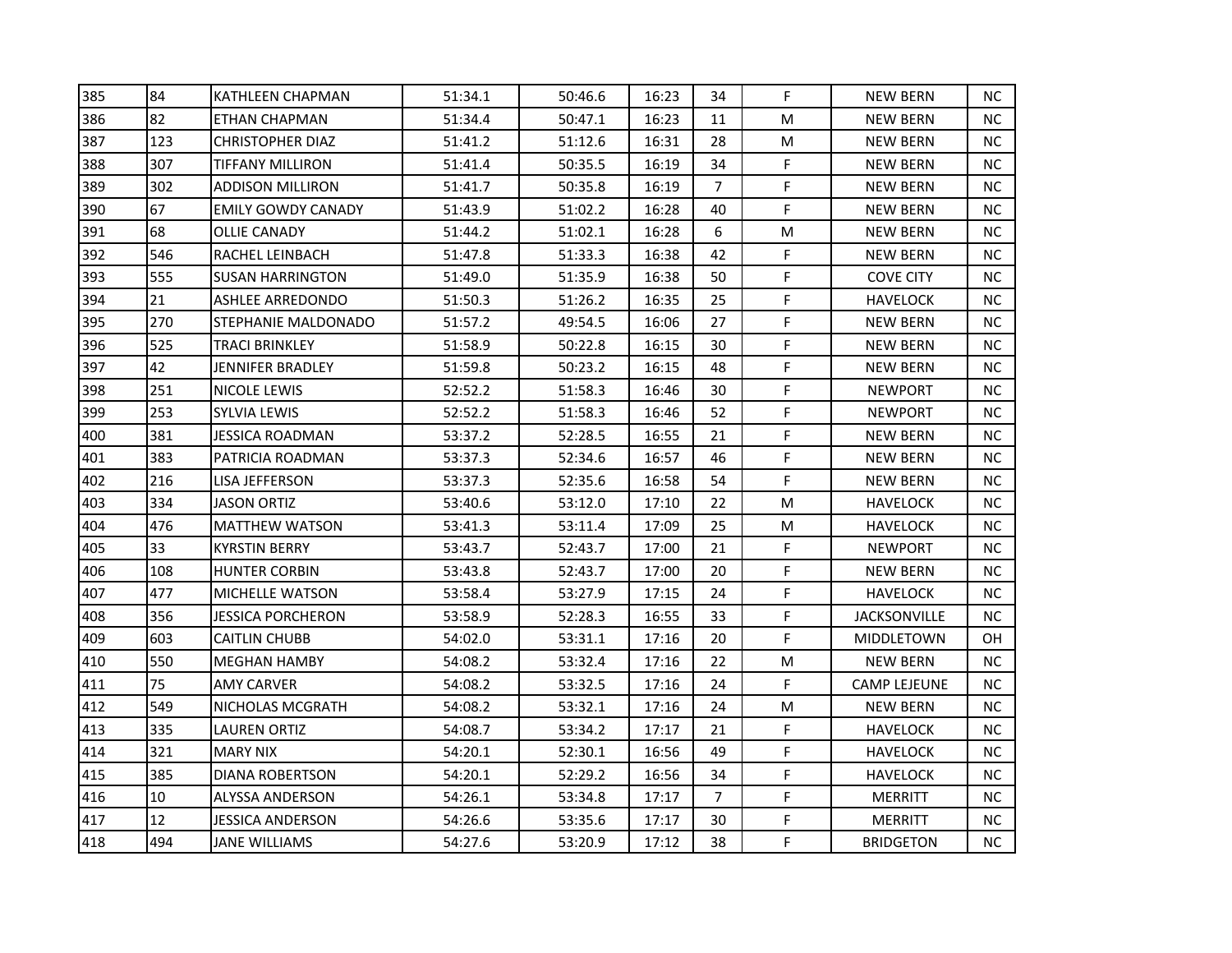| 419 | 362 | <b>AMY RAINS</b>          | 54:27.7 | 53:20.8 | 17:12 | 38 | F | <b>ERNUL</b>        | <b>NC</b> |
|-----|-----|---------------------------|---------|---------|-------|----|---|---------------------|-----------|
| 420 | 220 | <b>CIARA JONES</b>        | 54:30.0 | 53:40.0 | 17:19 | 21 | F | <b>NEW BERN</b>     | <b>NC</b> |
| 421 | 272 | SAMANTHA MANNING          | 54:30.5 | 53:40.8 | 17:19 | 18 | F | <b>NEW BERN</b>     | NC.       |
| 422 | 378 | RICKEY RINGER             | 54:51.5 | 54:10.5 | 17:28 | 41 | M | <b>NEW BERN</b>     | NC.       |
| 423 | 377 | PAMELA RINGER             | 54:51.8 | 54:11.6 | 17:29 | 41 | F | <b>NEW BERN</b>     | NC.       |
| 424 | 7   | <b>HEATHER ALDRIDGE</b>   | 54:52.5 | 54:12.7 | 17:29 | 19 | F | <b>NEW BERN</b>     | NC.       |
| 425 | 481 | ROSA WEATHERINGTON        | 55:05.2 | 54:27.9 | 17:34 | 46 | F | <b>NEW BERN</b>     | NC.       |
| 426 | 493 | AMY WILLIAMS              | 55:05.3 | 54:28.5 | 17:34 | 39 | F | <b>NEW BERN</b>     | <b>NC</b> |
| 427 | 480 | AMY WEATHERINGTON         | 55:05.5 | 54:28.3 | 17:34 | 19 | F | <b>NEW BERN</b>     | <b>NC</b> |
| 428 | 328 | <b>BRANDI NYE</b>         | 55:25.9 | 50:57.8 | 16:26 | 27 | F | <b>NEW BERN</b>     | <b>NC</b> |
| 429 | 408 | RACHEL SHIVAR             | 55:26.4 | 50:59.8 | 16:27 | 29 | F | <b>NEW BERN</b>     | ΝC        |
| 430 | 149 | <b>MATT FOUST</b>         | 55:32.2 | 53:55.4 | 17:24 | 32 | M | <b>HOLLY RIDGE</b>  | NC.       |
| 431 | 313 | <b>MARTHA MORRISON</b>    | 55:35.4 | 53:33.8 | 17:16 | 29 | F | <b>NEW BERN</b>     | <b>NC</b> |
| 432 | 208 | KILEY HOPPE               | 55:35.9 | 54:32.6 | 17:35 | 34 | F | <b>NEWPORT</b>      | <b>NC</b> |
| 433 | 570 | <b>RYLEE NORMAN</b>       | 55:37.9 | 54:43.5 | 17:39 | 15 | F | <b>NEW BERN</b>     | NC.       |
| 434 | 571 | SAMANTHA ANNUNZIATA       | 55:38.4 | 54:44.3 | 17:39 | 23 | F | <b>NEW BERN</b>     | <b>NC</b> |
| 435 | 448 | LOUISE THEISEN            | 55:41.4 | 55:19.9 | 17:51 | 66 | F | <b>NEW BERN</b>     | ΝC        |
| 436 | 421 | <b>FRANCINE SPAZIENTE</b> | 55:45.4 | 55:24.0 | 17:52 | 67 | F | <b>NEW BERN</b>     | <b>NC</b> |
| 437 | 393 | <b>KATHLEEN SAMUELS</b>   | 56:01.4 | 54:29.9 | 17:35 | 34 | F | HAVELOCK            | <b>NC</b> |
| 438 | 116 | <b>EMILY CUNDIFF</b>      | 56:08.1 | 55:23.0 | 17:52 | 35 | F | <b>HUBERT</b>       | NC.       |
| 439 | 406 | JEAN SHANDS               | 56:08.5 | 55:23.2 | 17:52 | 42 | F | <b>NEW BERN</b>     | NC.       |
| 440 | 94  | <b>NYA CLARK</b>          | 56:25.9 | 51:49.6 | 16:43 | 6  | F | <b>NEW BERN</b>     | <b>NC</b> |
| 441 | 92  | <b>DARIUS CLARK</b>       | 56:26.6 | 51:50.2 | 16:43 | 9  | M | <b>NEW BERN</b>     | <b>NC</b> |
| 442 | 58  | <b>DENISE BURGESS</b>     | 56:40.5 | 52:13.9 | 16:51 | 28 | F | <b>NEW BERN</b>     | NC.       |
| 443 | 490 | DEBORAH WHALLEY           | 57:02.3 | 55:58.4 | 18:03 | 60 | F | <b>JACKSONVILLE</b> | <b>NC</b> |
| 444 | 145 | <b>DEANNA FORSYTH</b>     | 57:02.4 | 56:01.8 | 18:04 | 56 | F | <b>JACKSONVILLE</b> | NC.       |
| 445 | 273 | <b>CHRISTIE MARES</b>     | 57:04.3 | 56:18.2 | 18:10 | 57 | F | <b>JACKSONVILLE</b> | ΝC        |
| 446 | 138 | TIFFANY FARIA             | 57:05.0 | 56:20.3 | 18:10 | 28 | F | RICHLANDS           | NC.       |
| 447 | 316 | JAMIE MURPHY              | 57:07.0 | 55:41.8 | 17:58 | 38 | F | <b>NEW BERN</b>     | <b>NC</b> |
| 448 | 48  | JESSICA BRINSON           | 57:07.2 | 55:41.6 | 17:58 | 35 | F | <b>NEW BERN</b>     | <b>NC</b> |
| 449 | 122 | LORRIE DENTEL             | 57:41.6 | 56:57.0 | 18:22 | 52 | F | <b>JACKSONVILLE</b> | NC.       |
| 450 | 594 | EVANGELINA HOWELL         | 57:43.6 | 56:10.1 | 18:07 | 30 | F | <b>NEW BERN</b>     | NC.       |
| 451 | 73  | STEPHANIE CARPENTER       | 57:43.8 | 56:10.3 | 18:07 | 31 | F | <b>HAVELOCK</b>     | NC.       |
| 452 | 483 | <b>HOLLY WEBSTER</b>      | 57:45.2 | 57:10.3 | 18:26 | 20 | F | <b>GRIFTON</b>      | NC.       |
|     |     |                           |         |         |       |    |   |                     |           |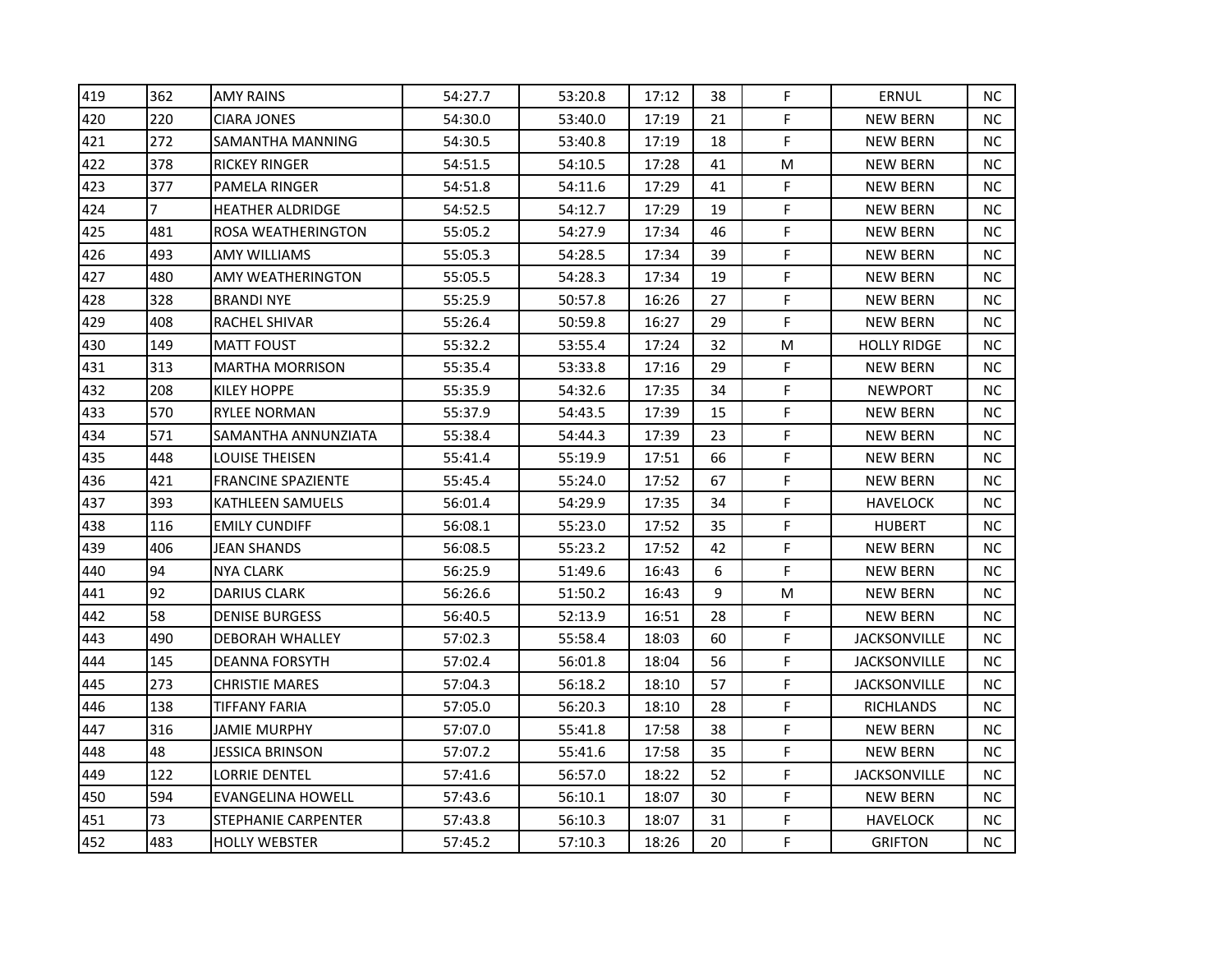| 453 | 164 | LATOYA GOLDEN            | 57:46.3   | 57:12.9   | 18:27 | 32 | F           | <b>NEW BERN</b>         | NC.       |
|-----|-----|--------------------------|-----------|-----------|-------|----|-------------|-------------------------|-----------|
| 454 | 573 | KATIE TREBBE             | 57:49.9   | 56:46.0   | 18:19 | 18 | F           | <b>PINE KNOLL SUORE</b> | NC.       |
| 455 | 79  | <b>BETHANY CESARO</b>    | 57:54.0   | 56:15.9   | 18:09 | 33 | F           | <b>NEW BERN</b>         | NC.       |
| 456 | 397 | <b>CONNIE SANSONE</b>    | 58:06.3   | 57:06.9   | 18:25 | 55 | F           | <b>NEWPORT</b>          | NC.       |
| 457 | 572 | KARRIE TREBBE            | 58:08.6   | 57:05.2   | 18:25 | 45 | $\mathsf F$ | POLLOCKSVILLE           | NC.       |
| 458 | 207 | DORA HOOVER              | 58:29.7   | 53:54.9   | 17:23 | 41 | F           | <b>NEW BERN</b>         | NC.       |
| 459 | 285 | <b>KENNY MCCLAIN</b>     | 58:30.5   | 53:55.7   | 17:24 | 11 | M           | <b>NEW BERN</b>         | NC.       |
| 460 | 296 | CONRAD MCLEOD            | 58:41.4   | 58:35.2   | 18:54 | 13 | M           | <b>HAVELOCK</b>         | NC.       |
| 461 | 188 | <b>MEREDITH HARRISON</b> | 58:49.6   | 57:12.5   | 18:27 | 26 | M           | <b>NEW BERN</b>         | NC.       |
| 462 | 394 | KEAGAN SAMUELS           | 58:52.2   | 57:21.6   | 18:30 | 13 | F           | <b>HAVELOCK</b>         | NС        |
| 463 | 87  | JOANNE CHEUNG            | 58:52.3   | 57:14.7   | 18:28 | 29 | F           | <b>MOREHEAD CITY</b>    | NC.       |
| 464 | 436 | <b>ROBERT SUTTON</b>     | 59:12.3   | 57:29.4   | 18:33 | 55 | M           | <b>NEW BERN</b>         | NC.       |
| 465 | 437 | THERESA SUTTON           | 59:12.3   | 57:30.6   | 18:33 | 48 | F           | <b>NEW BERN</b>         | NC.       |
| 466 | 372 | LAUREN RIGGS             | 59:15.0   | 57:38.6   | 18:35 | 28 | F           | <b>DOVER</b>            | NC.       |
| 467 | 74  | ASHLEY CARROLL           | 59:15.6   | 57:39.9   | 18:36 | 29 | F           | <b>NEW BERN</b>         | NC.       |
| 468 | 148 | COURTNEY FOUST           | 59:16.6   | 57:45.1   | 18:38 | 30 | F           | HOLLY RIDGE             | NC        |
| 469 | 282 | TAMM MCAFEE              | 59:58.7   | 55:35.0   | 17:56 | 44 | F           | <b>NEW BERN</b>         | NC.       |
| 470 | 281 | ROBERT MCAFEE            | 59:58.9   | 55:35.5   | 17:56 | 24 | M           | <b>NEW BERN</b>         | NC        |
| 471 | 462 | <b>KEITH TYNDALL</b>     | 1:00:19.3 | 59:05.7   | 19:04 | 55 | M           | <b>NEW BERN</b>         | NC.       |
| 472 | 284 | LAURA MCCAMY             | 1:00:19.7 | 59:08.1   | 19:05 | 46 | F           | <b>NEW BERN</b>         | <b>NC</b> |
| 473 | 232 | SONYA KRUGER             | 1:00:19.9 | 59:08.8   | 19:05 | 5  | F           | <b>NEW BERN</b>         | NC.       |
| 474 | 231 | KIM KRUGER               | 1:00:19.9 | 59:09.1   | 19:05 | 35 | F           | <b>NEW BERN</b>         | NC.       |
| 475 | 489 | <b>THOUELMM WESLEY</b>   | 1:00:21.2 | 55:52.1   | 18:01 | 30 | F           | <b>NEW BERN</b>         | NC.       |
| 476 | 526 | <b>CIERA BARFIELD</b>    | 1:00:24.4 | 55:53.5   | 18:02 | 24 | F           | <b>NEW BERN</b>         | NC.       |
| 477 | 311 | PRINCESS MORANT          | 1:00:24.9 | 55:55.2   | 18:02 | 27 | F           | <b>NEW BERN</b>         | NС        |
| 478 | 528 | JENNIFER POLO            | 1:00:33.1 | 56:07.6   | 18:06 | 54 | F           | <b>NEW BERN</b>         | NC.       |
| 479 | 352 | <b>CINDY POLO</b>        | 1:00:33.3 | 56:00.6   | 18:04 | 50 | F           | <b>NEW BERN</b>         | NC.       |
| 480 | 461 | <b>DEBBIE TYNDALL</b>    | 1:00:42.4 | 59:31.1   | 19:12 | 57 | F           | <b>NEW BERN</b>         | NC.       |
| 481 | 101 | ELIZABETH COLLINS        | 1:00:57.2 | 59:38.8   | 19:14 | 24 | F           | HAVELOCK                | <b>NC</b> |
| 482 | 468 | ALEXIS VIDAURRI          | 1:01:07.2 | 59:24.0   | 19:10 | 37 | F           | <b>NEW BERN</b>         | NC.       |
| 483 | 168 | JOSE GONZALES            | 1:01:09.3 | 59:14.0   | 19:06 | 38 | M           | <b>NEW BERN</b>         | NC.       |
| 484 | 99  | <b>STUART CLAYTON</b>    | 1:01:12.1 | 59:16.9   | 19:07 | 35 | M           | <b>NEW BERN</b>         | NC.       |
| 485 | 420 | <b>KEITHA SMNER</b>      | 1:01:26.9 | 56:47.9   | 18:19 | 33 | F           | <b>NEW BERN</b>         | NC.       |
| 486 | 597 | ALEXIS BULVA             | 1:01:58.0 | 1:00:09.7 | 19:24 | 31 | F           | <b>HAVELOCK</b>         | NC        |
|     |     |                          |           |           |       |    |             |                         |           |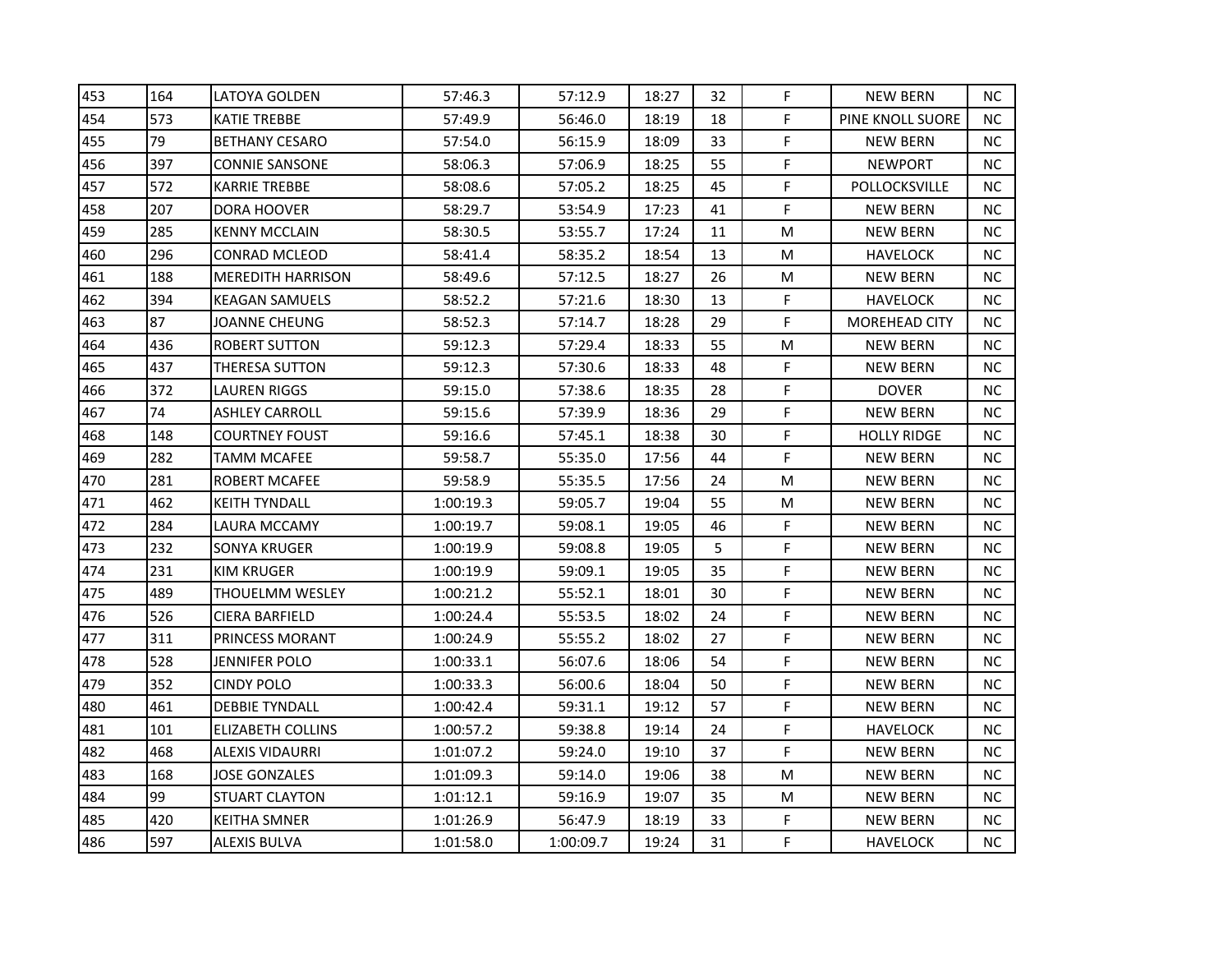| 487 | 599 | <b>CAROL BULVA</b>     | 1:01:59.6 | 1:00:11.2 | 19:25 | 60             | F           | <b>HAVELOCK</b>    | NC.       |
|-----|-----|------------------------|-----------|-----------|-------|----------------|-------------|--------------------|-----------|
| 488 | 117 | PAULA CUSSON           | 1:02:40.7 | 1:00:57.6 | 19:40 | 50             | F           | <b>HAVELOCK</b>    | NC.       |
| 489 | 41  | WAYNE BOOTH            | 1:02:40.8 | 1:00:44.5 | 19:35 | 44             | M           | <b>NEW BERN</b>    | <b>NC</b> |
| 490 | 40  | OLIVER BOOTH           | 1:02:41.0 | 1:00:44.4 | 19:35 | $\overline{2}$ | M           | <b>NEW BERN</b>    | NC.       |
| 491 | 38  | <b>BRANDON BOOTH</b>   | 1:02:41.2 | 1:00:44.7 | 19:35 | 5              | M           | <b>NEW BERN</b>    | NC.       |
| 492 | 496 | <b>MAGGIE WILLIAMS</b> | 1:02:46.9 | 1:01:05.8 | 19:42 | 38             | F           | <b>HAVELOCK</b>    | NC.       |
| 493 | 174 | <b>SARA GRAVES</b>     | 1:02:55.3 | 1:01:19.5 | 19:47 | 32             | F           | <b>RICHLANDS</b>   | NC.       |
| 494 | 346 | SUE PIERCE             | 1:02:57.0 | 1:01:03.7 | 19:42 | 61             | F           | <b>WHITE HOUSE</b> | TN        |
| 495 | 345 | <b>STAN PIERCE</b>     | 1:02:57.3 | 1:01:04.2 | 19:42 | 63             | M           | <b>WHITE HOUSE</b> | TN        |
| 496 | 39  | LEANNE BOOTH           | 1:02:58.1 | 1:01:17.3 | 19:46 | 36             | F           | <b>NEW BERN</b>    | NC.       |
| 497 | 400 | JESSIE SCHILENS        | 1:03:00.4 | 1:01:44.9 | 19:55 | 21             | F           | <b>NEW BERN</b>    | NC.       |
| 498 | 401 | <b>JULIE SCHILENS</b>  | 1:03:00.4 | 1:01:45.7 | 19:55 | 44             | F           | <b>NEW BERN</b>    | NC.       |
| 499 | 325 | RANDALL NOTTER         | 1:03:01.6 | 58:35.9   | 18:54 | 61             | M           | <b>NEW BERN</b>    | NC        |
| 500 | 47  | RANDY BRIDGMAN         | 1:03:02.4 | 58:47.2   | 18:58 | 6              | M           | <b>NEW BERN</b>    | NC.       |
| 501 | 213 | <b>ROBERT HUGHES</b>   | 1:03:23.7 | 1:02:20.7 | 20:06 | 67             | M           | <b>NEW BERN</b>    | NC.       |
| 502 | 212 | <b>MARILYN HUGHES</b>  | 1:03:23.7 | 1:02:20.7 | 20:06 | 71             | F           | <b>NEW BERN</b>    | NC        |
| 503 | 475 | VANESSA WATKINS        | 1:04:01.0 | 1:03:01.9 | 20:20 | 31             | F           | SWANSBORO          | NC.       |
| 504 | 338 | <b>HEATHER PARRISH</b> | 1:04:01.4 | 1:03:01.8 | 20:20 | 44             | F           | <b>NEW BERN</b>    | NC        |
| 505 | 388 | ASHELY RONE            | 1:04:07.7 | 1:03:19.0 | 20:25 | 23             | F           | <b>NEW BERN</b>    | NC.       |
| 506 | 182 | JESSE GUTIERREZ JR     | 1:04:10.9 | 1:02:38.4 | 20:12 | 57             | M           | <b>HAVELOCK</b>    | <b>NC</b> |
| 507 | 239 | PAM LAWLEY             | 1:04:41.9 | 1:03:25.5 | 20:27 | 54             | F           | <b>NEW BERN</b>    | <b>NC</b> |
| 508 | 554 | ATTICUS VOSPER         | 1:04:42.9 | 1:03:54.3 | 20:37 | 4              | M           | <b>NEW BERN</b>    | NC.       |
| 509 | 553 | VANESSA VOSPER         | 1:04:42.9 | 1:03:53.9 | 20:36 | 23             | F           | <b>NEW BERN</b>    | NC.       |
| 510 | 323 | ASA NORTH              | 1:04:48.5 | 1:04:48.5 | 20:54 | 3              | M           | <b>NEW BERN</b>    | NC.       |
| 511 | 322 | ALYSSA NORTH           | 1:04:48.9 | 1:03:33.4 | 20:30 | 26             | F           | <b>NEW BERN</b>    | NC.       |
| 512 | 306 | SUSAN MILLIRON         | 1:04:54.5 | 1:03:46.3 | 20:34 | 60             | $\mathsf F$ | <b>NEW BERN</b>    | NC.       |
| 513 | 93  | LE'DARIEN CLARK        | 1:04:54.6 | 1:00:16.4 | 19:26 | 8              | M           | <b>NEW BERN</b>    | NC.       |
| 514 | 584 | <b>RILEY PAGE</b>      | 1:04:55.0 | 1:04:03.9 | 20:40 | 6              | F           | <b>NEW BERN</b>    | NC.       |
| 515 | 95  | TERRI CLARK            | 1:04:55.3 | 1:00:19.2 | 19:27 | 31             | F           | NEW BERN           | NC        |
| 516 | 585 | MICHELLE PAGE          | 1:04:55.4 | 1:04:04.7 | 20:40 | 27             | F           | <b>NEW BERN</b>    | NC.       |
| 517 | 304 | MICAH MILLIRON         | 1:04:56.0 | 1:03:47.7 | 20:35 | 12             | M           | <b>NEW BERN</b>    | NC.       |
| 518 | 180 | NYQUASIA GRIFFIN       | 1:04:57.7 | 1:00:26.4 | 19:30 | 19             | F           | <b>NEW BERN</b>    | NC.       |
| 519 | 278 | <b>HARRY MATHIAS</b>   | 1:06:47.9 | 1:02:15.7 | 20:05 | 15             | M           | <b>NEW BERN</b>    | NC.       |
| 520 | 277 | CHRISTINA MATHIAS      | 1:06:48.5 | 1:02:15.5 | 20:05 | 44             | F           | <b>NEW BERN</b>    | NC        |
|     |     |                        |           |           |       |                |             |                    |           |